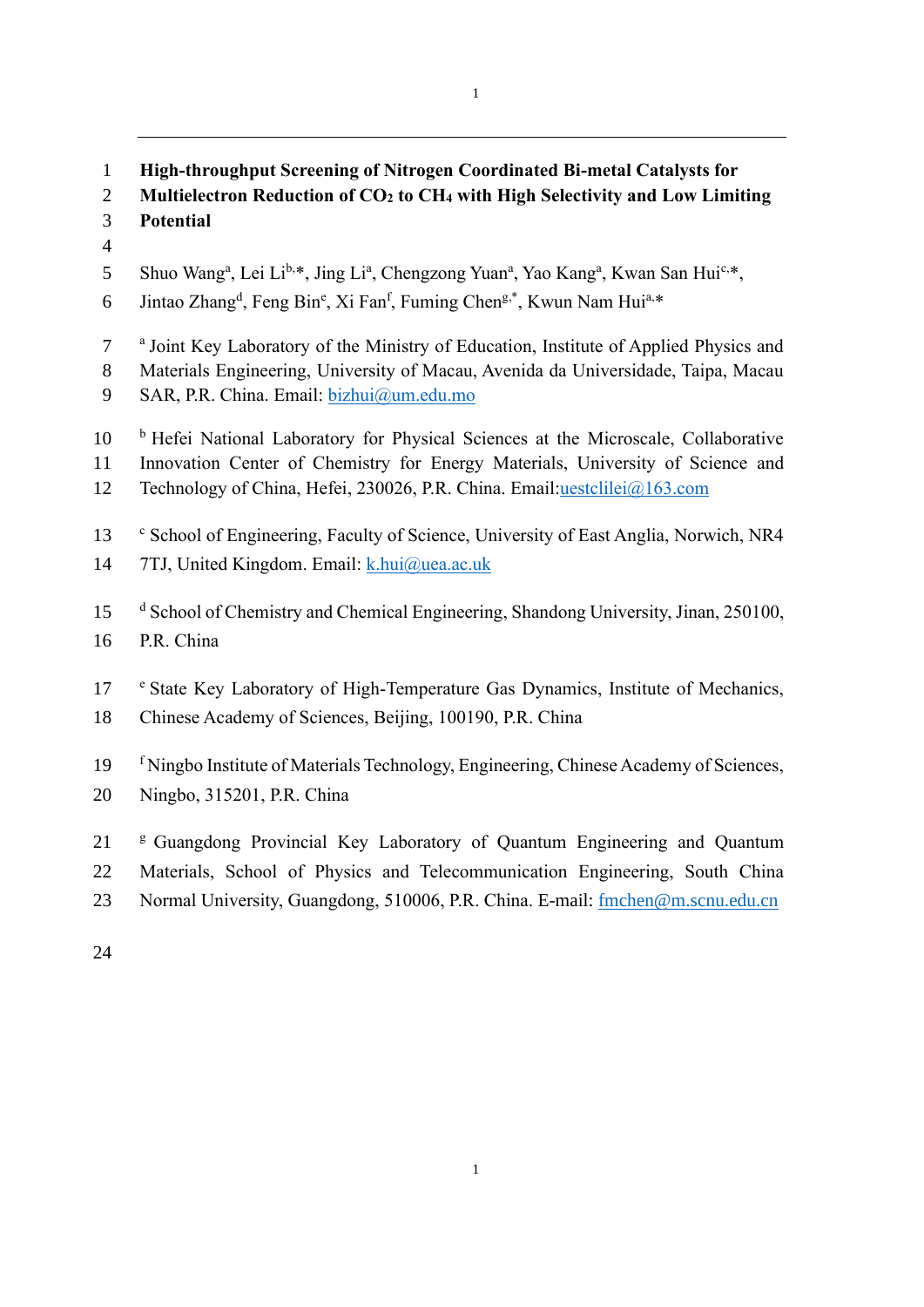#### **Abstract**

 Significant challenges remain for developing efficient catalysts in electrochemical 3 multielectron  $CO_2$  reduction reaction ( $CO_2RR$ ), which usually suffer from poor activity and selectivity. Motivated by the recent experimental progress in fabricating dual-metal atoms catalysts (DMACs) in N-doped graphene materials (graphene-N6V4; N: nitrogen, 6 V: vacancy), we sampled 8 types of homonuclear  $(N6V4-M_2, M = Cr, Mn, Fe, Co, Ni,$  Cu, Pd, and Ag) catalysts and 28 types of heteronuclear (N6V4-M1M2) catalysts to study CO2RR activity via first-principles high-throughput screening. Using stability, activity, and selectivity as indicators along with broken the conventional scaling 10 relationship, N6V4-AgCr was selected as a promising candidate for deep  $CO_2$  reduction to methane with a low overpotential of 0.55 V after two screening rounds. Further analysis showed that a frustrated Lewis pair, formed between metal and the para-N, owing to the difference in the electronic arrangement of the d-orbitals of various transition metals, which caused a difference in the spin polarization of the systems and affected the catalytic performance of each DMAC. Our work not only provides a solid 16 strategy for screening potential catalysts but also demonstrates that their  $CO<sub>2</sub>$  reduction activities originate from the various atomic and electronic structures of DMACs.

 **Keywords:** Electrocatalysis, Density functional theory (DFT) calculations, CO<sup>2</sup> reduction reaction, Dual atom catalysts, Spin polarization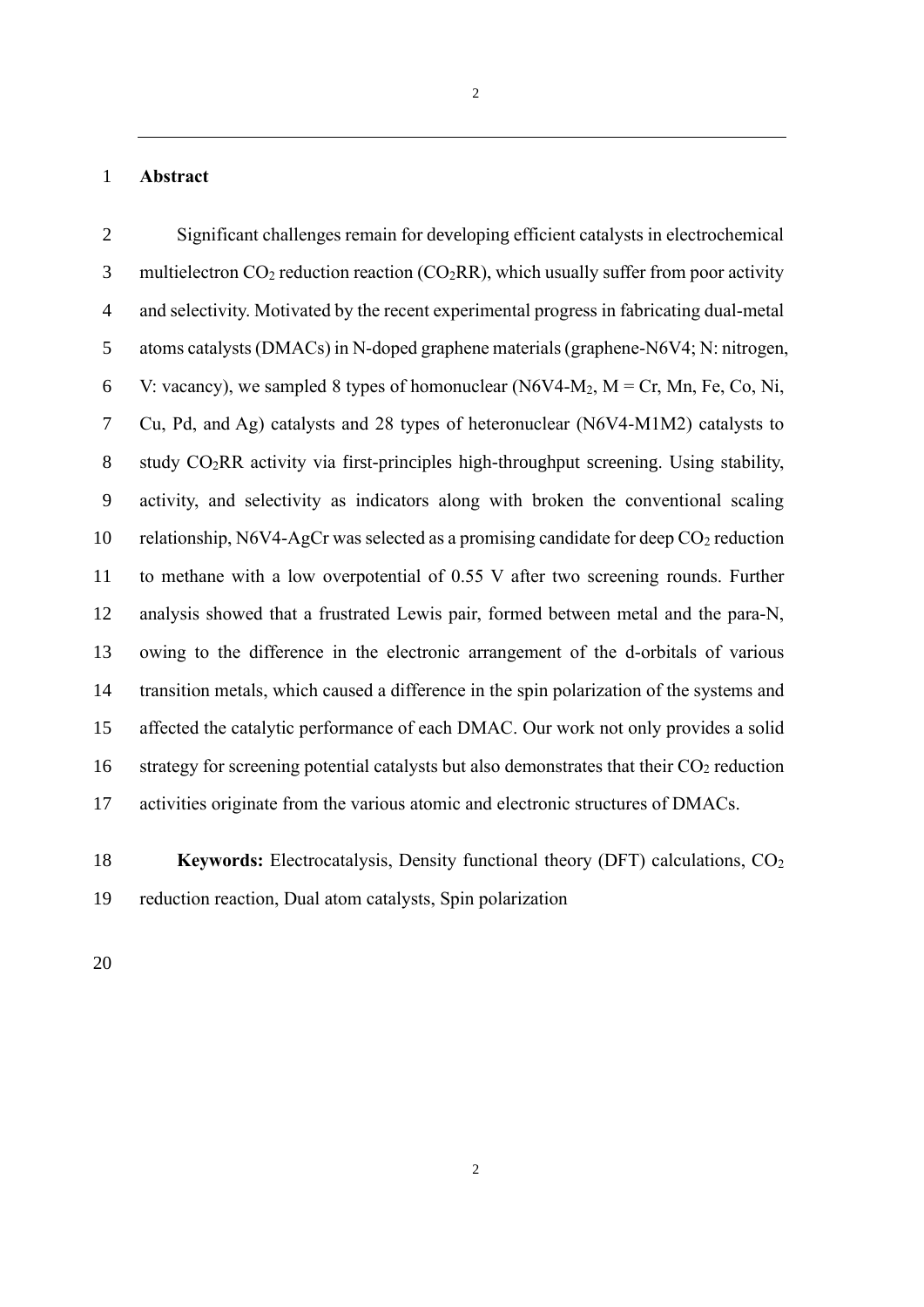#### 1 **1. Introduction**

2 The growing demand of fossil fuels is accompanied by excessive emissions of  $CO<sub>2</sub>$ , 3 resulting in serious climate change with harmful environment and health impacts. Thus, 4 it is of vital urgency to seek effective methods for reducing  $CO<sub>2</sub>$  content, converting  $5$  CO<sub>2</sub> to fuels, and further closing the anthropogenic C cycle. Electrochemical CO<sub>2</sub> 6 reduction reaction  $(CO<sub>2</sub>RR)$  is regarded as a promising approach for managing global 7 C balance and converting  $CO<sub>2</sub>$  to value-added C-based products.<sup>1-2</sup> In particular, 8 CO2RR can produce several C1 products including carbon monoxide (CO), formic acid 9 (HCOOH), methanol (CH3OH), and methane (CH4). All the C1 products are of highly 10 relevant to chemical industry.<sup>3-5</sup> However, the previous studies mainly focus on the 2 11 electrons reduction process, such as the reduction of  $CO<sub>2</sub>$  to CO or HCOOH.<sup>6-9</sup> The 12 practical implementation of multi-electrons reduction of CO<sub>2</sub> faces major hurdles due 13 to energy efficiency and product selectivity.<sup>10-11</sup> In this regard, exploring robust 14 catalysts for deep  $CO_2$  reduction with high activity and selectivity is still a truly novel 15 undertaking.<sup>12</sup>

16 Transition metals (denoted as M) are the most common choice for  $CO<sub>2</sub>RR$ 17 electrocatalysts. To date, Cu-based materials has been demonstrated as the most wildly 18 investigated metal catalyst for  $CO<sub>2</sub>$  reduction toward deeper reduction products.<sup>10, 13</sup> 19 However, the conventional linear scaling relations between the adsorption strengths of 20 reaction intermediates on the pure metal surface greatly limits the exploration of 21 superior catalysts toward other metal catalysts.<sup>14-15</sup> Generally, pure metal materials 22 cannot effectively activate  $CO<sub>2</sub>$  due to the scaling relations unless a prohibitively high 23 overpotential of  $-1$  V is used to initiate the reaction.<sup>16</sup> In addition, the hydrogen 24 evolution reaction (HER) can be easily dominated under the same conditions,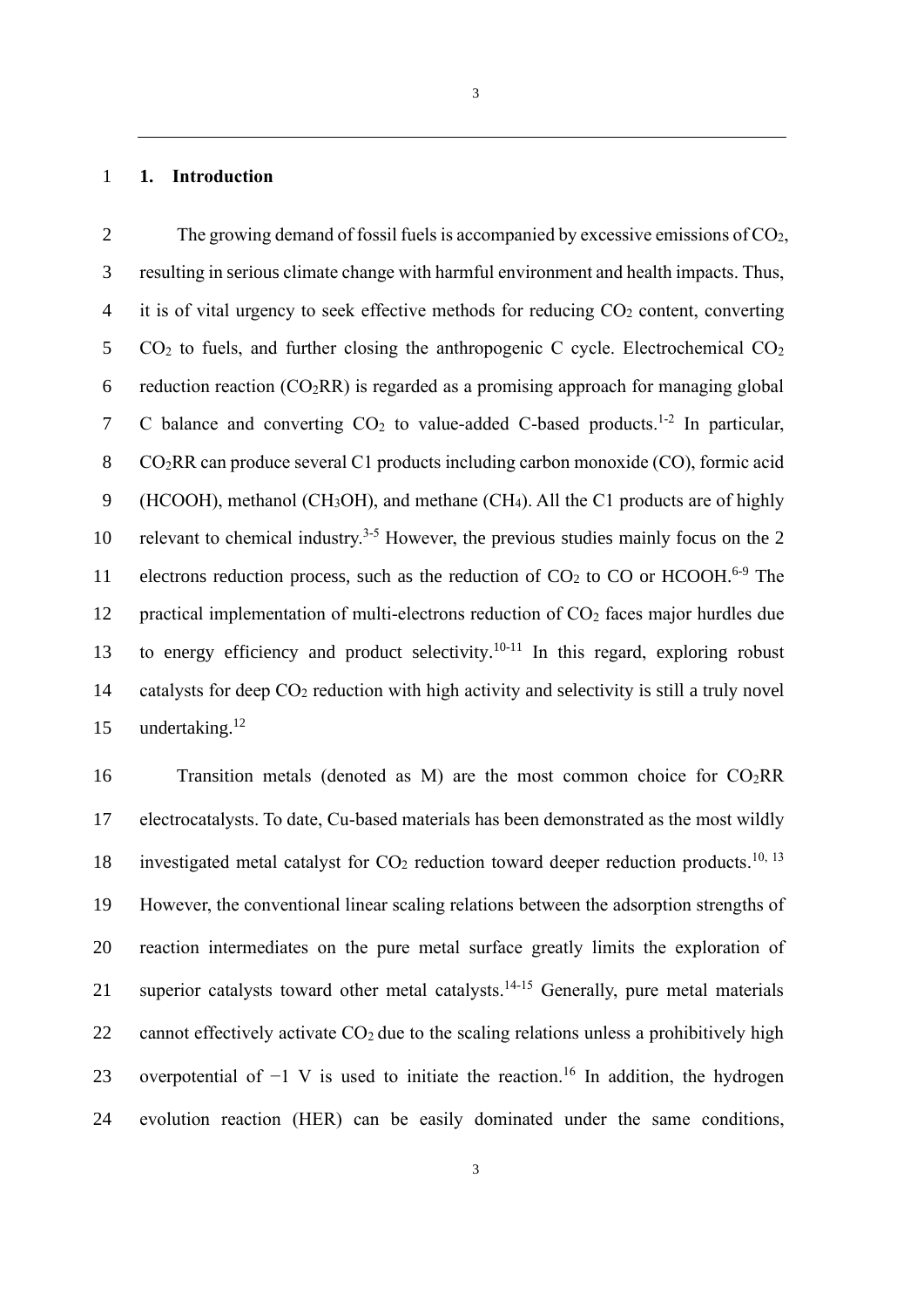1 diminishing the efficiency of  $CO_2RR^{2,17-18}$  Therefore, a wide-spread approach is to 2 make the atomic-level manipulation of metal atoms for designing highly active 3 electrocatalysts. To solve the problems of reactivity and selectivity, recently, some 4 single metal catalysts (SACs) have been widely studied.<sup>19-20</sup> However, the catalytic 5 activity of single atom catalyst is usually limited to the low density of metal active site, 6 couple with relatively simple electronic structure.<sup>21</sup> Meanwhile, the single metal atoms 7 tend to form cluster during synthesis, leading to the challenging for efficient use of 8 single atomic catalysts.  $22-23$ 

4

9 In this case, dual-metal atoms catalysts (DMACs), with M1M2- $N_x$ -C coordination, 10 have elicited considerable attention in heterogeneous catalysis because of their unique 11 atomic and electronic structures compare to SACs. DMACs impose mutual effects for 12 tuning the electronic structures of both M sites, altering the binding energy of reaction 13 intermediates. Such effects reduce the energy barrier and improve the reaction rate 14 through an efficient and stable approach. $24-26$  The electrochemical applications of 15 DMACs have been used toward multi-intermediate electrochemical reactions, such as 16 the oxygen reduction/evolution reaction (ORR/OER),  $27-30$  CO<sub>2</sub>RR,  $26, 31-34$  and N<sub>2</sub> 17 reduction reaction (NRR).<sup>35-37</sup> In the applications of  $CO<sub>2</sub>RR$  field, several researchers 18 have successfully prepared DMACs in C-based materials and suggested DMACs as a 19 potential alternative to Cu as electrocatalysts for  $CO_2RR$ . <sup>30, 38-43</sup> For example, Ren et al. 20 synthesized a novel electrocatalyst with Fe-Ni dual sites embedded into N-doped 21 porous C as an efficient catalyst for  $CO<sub>2</sub>RR<sup>44</sup>$  By utilizing the strong adsorption of  $CO<sub>2</sub>$ 22 molecules on Fe and the weak binding capacity of Ni with CO, the selectivity of the 23 DMAC for CO<sub>2</sub>RR toward CO achieves an impressive high selectivity of 99%, Faraday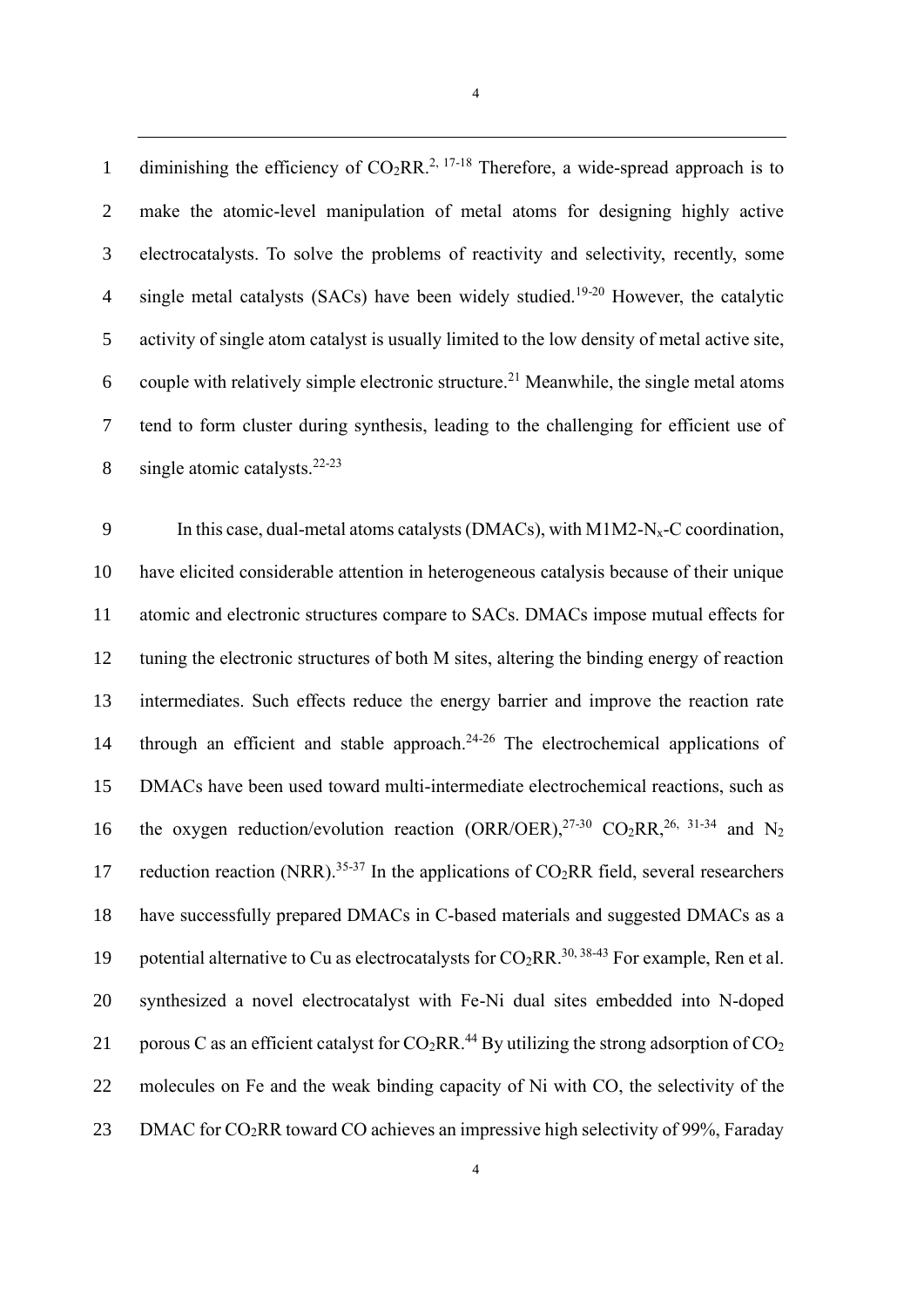efficiency (FE) exceeds 90% in a wide potential range, ranging from -0.5 to -0.9 V, reaching 98% at −0.7 V compared with a reversible H electrode (RHE). Two recent studies also successfully identified high activity catalysts for  $CO<sub>2</sub>RR$  by breaking down 4 the severe restriction imposed by scaling relations on catalytic activity.<sup>26, 34</sup> Significant activity and selectivity for CO have also been observed in Cu/Mn, Ni/Mn, and Ni/Fe DMACs via theoretical computations. The results are even better than that of the well- established metal catalyst due to the breaking of the scaling relationship between the 8 adsorption strength of  $^*CO$  and  $^*COOH$  species ( $^*$  indicates the active site).<sup>34</sup> Despite their superior activity, some questions regarding DMACs remain unanswered. First, given that the combination of two different transition metal atoms has many possibilities, can theoretical calculations screen out experimentally unexplored 12 DMACs with remarkable  $CO<sub>2</sub>RR$  catalytic performance? Second, what are the fundamental factors that determine the catalytic activity of DMACs? Answering these 14 questions can identify potential good catalysts for  $CO<sub>2</sub>RR$  and provide guidelines for 15 designing highly efficient DMACs for CO<sub>2</sub>RR and other electrochemical reactions.

 In this work, high-throughput DFT calculations were conducted to investigate 17 several transition metals ( $M = Cr$ , Mn, Fe, Co, Ni, Cu, Pd, and Ag) homonuclear and heteronuclear dual-metal atoms embedded into a series of N-doped graphene-based catalysts (denoted as N6V4-M<sup>2</sup> or N6V4-M1M2, as shown in **Fig. 1**). Half of the candidates were first selected by evaluating stability, activity, and selectivity. Further analysis was performed by breaking the scaling relationship between the adsorption 22 strengths of \*COOH/\*CHO and \*CO species. Then, N6V4-AgCr was identified from 23 the 36 concept catalysts as a highly promising catalyst for the electrochemical  $CO<sub>2</sub>$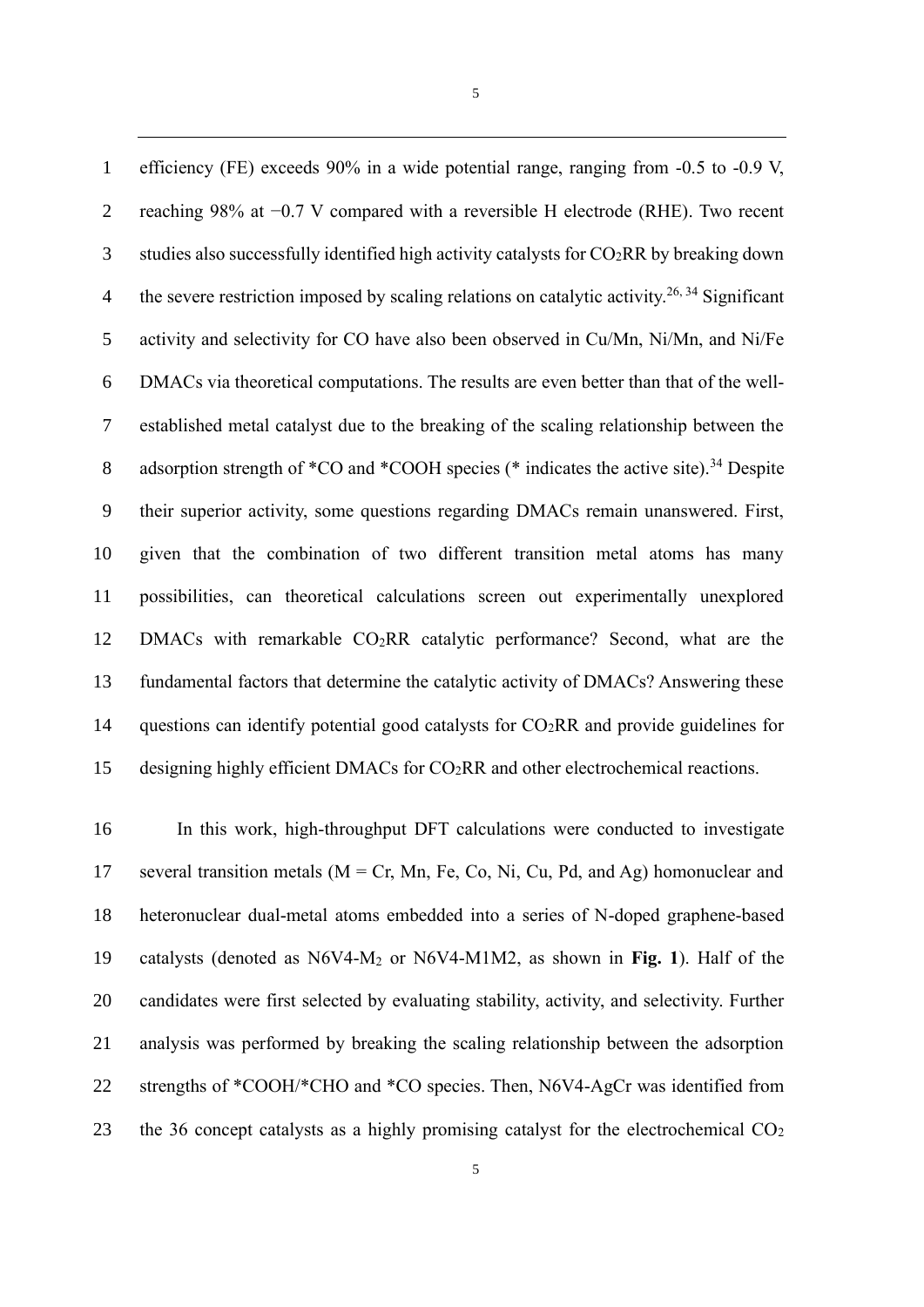reduction to produce CH4. Additional investigation showed that a frustrated Lewis pair (FLP) was formed between the metal and the adjacent N due to the different spin polarization in the electronic arrangement of the *d*-orbitals of various transition metals. The catalytic performance was significantly dominated by the various spin polarization of the screened systems.

#### **2. Models and computational methods**

## **2.1 Models**

 Based on the experimental characterization results of the K-edge X-ray absorption 9 near-edge structure and the extended X-ray absorption fine structure spectra, a rectangular superlattice of graphene to confine a pair of metal atoms with coordinated N was considered. As shown in **Fig. 1**, two transition metal atoms are joined in graphene to replace four C vacancies, and both atoms are surrounded by three N atoms. Hence, we define it as N6V4-M2/M1M2. Geometrically, M1 and M2 are equivalent sites, and thus, 28 heteronuclear N6V4-M1M2 and 8 homonuclear N6V4-M<sup>2</sup> were calculated in our work.

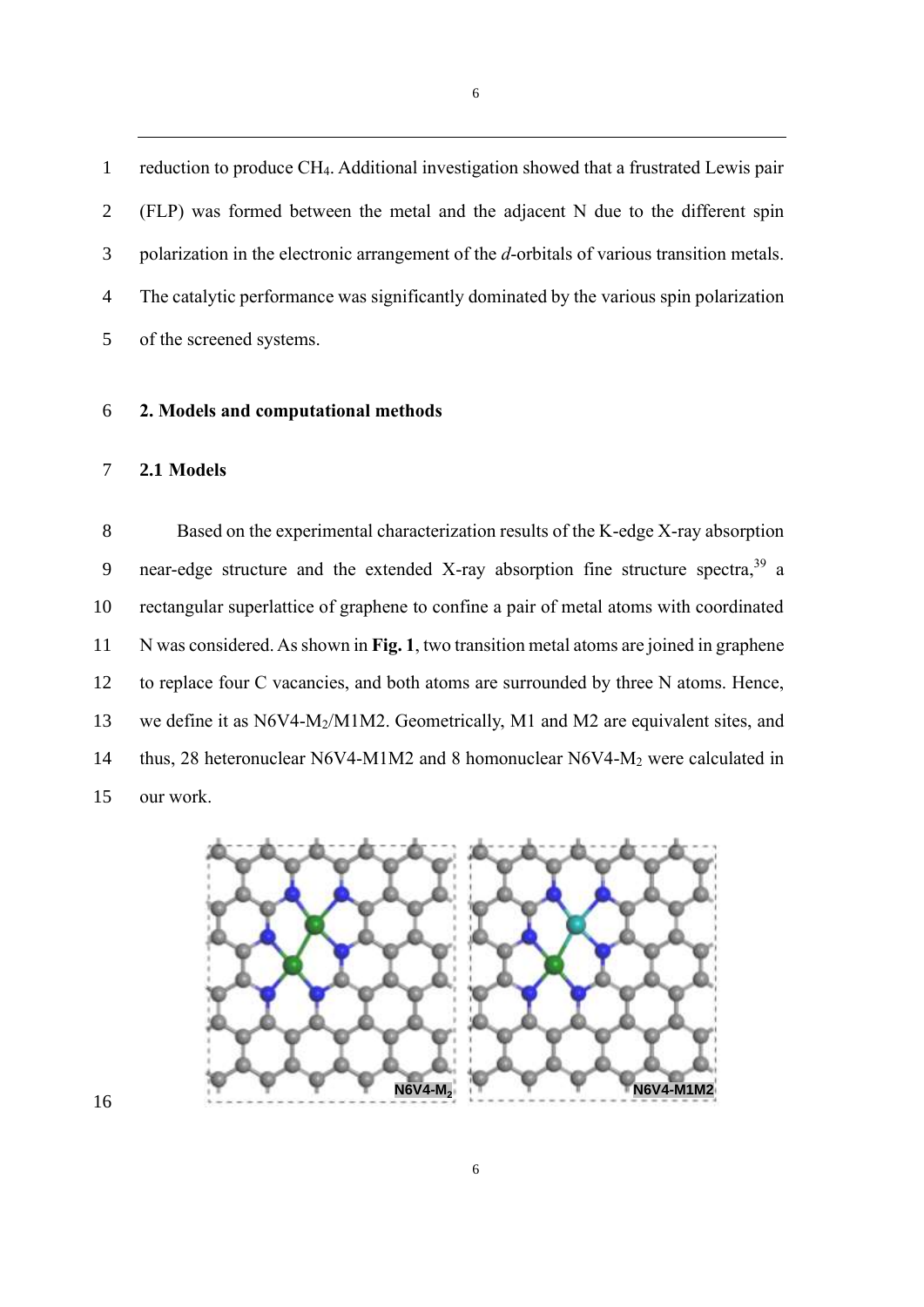**Fig. 1.** Schematic of the geometric structure of N6V4-M1M2 and N6V4-M2. The gray and blue 2 balls represent C and N atoms, respectively, and the cyan and green balls represent the two transition metal atoms.

**2.2 Computational methods**

 All the calculations were performed on the basis of the spin-polarized DFT<sup>45</sup> 6 methods implemented in the Vienna Ab initio Simulation Package (VASP  $6.0$ ).<sup>46</sup> The generalized gradient approximation was used to estimate exchange–correlation 8 interaction in the scheme of the Perdew–Burke–Ernzerhof functional.<sup>48</sup> The effect of core electrons on the density of valence electrons was described using the projector 10 augmented wave method.<sup>49</sup> The kinetic energy cutoff for the plane waves was set to 11 450 eV for all the calculations in the  $6\times6\times1$  graphene super cells. The convergence tolerance of energy and force on each atom during structure relaxation were less than 10−4 eV and 0.02 eV/Å, respectively. A set of Monkhorst–Pack mesh K points of 3×3×1 and 5×5×1 are used to sample the Brillouin zone for geometry optimization and 15 electronic structural calculations.<sup>50</sup> A vacuum distance of 20 Å was set for graphene to ensure sufficient vacuum and avoid interactions between two periods. The thermal and zero-point energy (ZPE) corrections of different C intermediates adsorbed onto 18 graphene were further calculated at the  $\Gamma$  point. Grimme's dispersion-corrected DFT 19 scheme was used to describe the van der Waals interactions in the systems.<sup>51-52</sup>

20 The free energy (G) of each reaction intermediate was given as  $G = E_{DFT}$  + 21  $E_{ZPE} - TS$ , where  $E_{DFT}$  is DFT calculated electronic energy; and  $E_{ZPE}$  and S are the ZPE correction and the entropy, respectively. *T* is the temperature, and it was set to 298.15 K. At electrode potential U = 0 V (versus RHE), the change of free energy (∆*G*) 24 can be calculated using the following equation: $\Delta G = \Delta E + \Delta ZPE - T\Delta S$ , where  $\Delta E$  is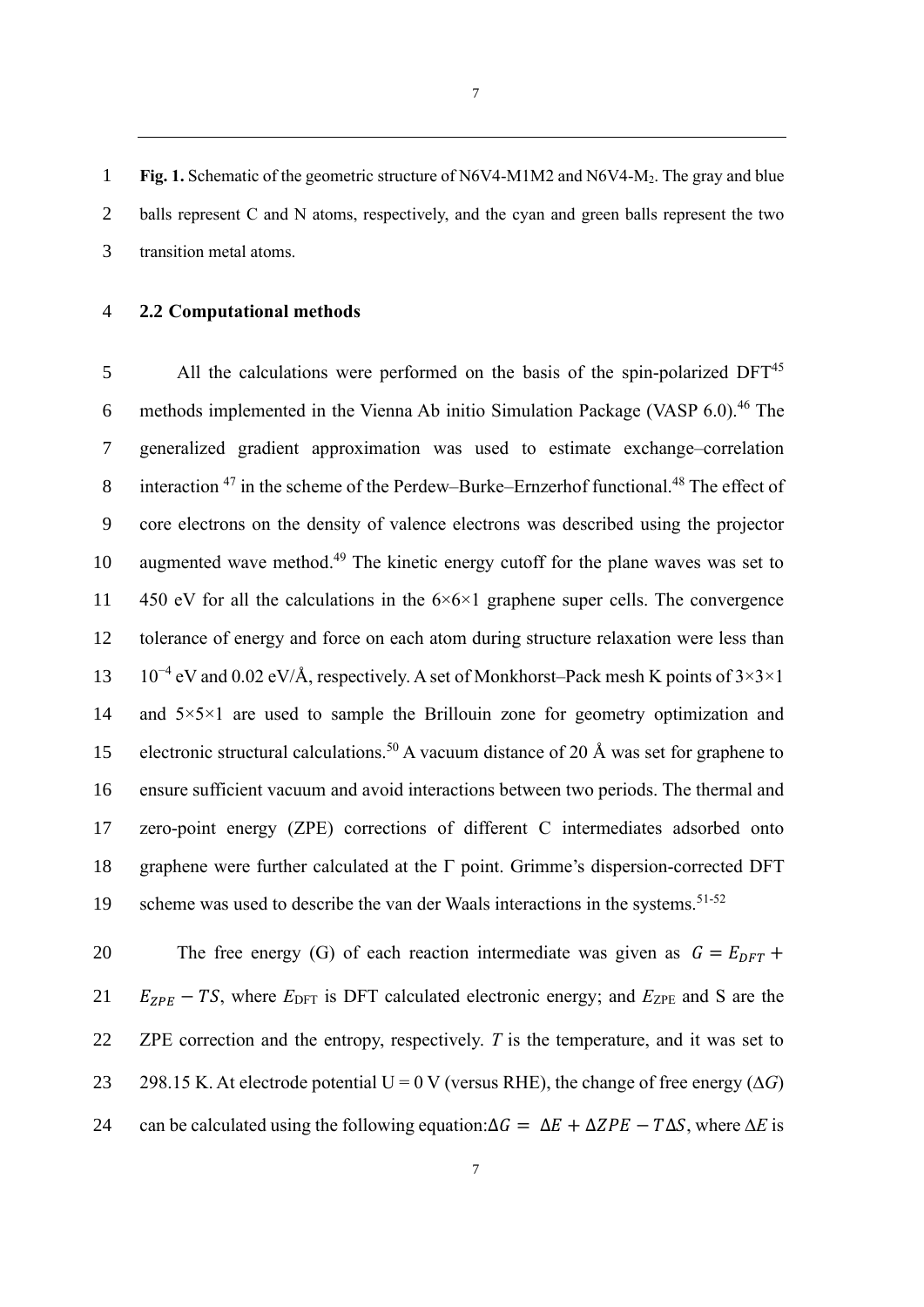the reaction energy of hydrogenation; and ∆*E*ZPE and *∆S* are the difference of *E*ZPE and 2 *S*, respectively. The  $E_{ZPE}$  and TS for all the intermediates of CO<sub>2</sub> reduction on N6V4-M<sub>2</sub>/M1M2 are calculated by the following equations

$$
E_{ZPE} = \frac{1}{2} \sum_{i} h v_i \tag{1}
$$

$$
-TS = K_B T \sum_i \ln \left( 1 - e^{-\frac{hv_i}{K_B T}} \right) - \sum_i h v_i \left( \frac{1}{e^{\frac{hv_i}{K_B T}} - 1} \right) \tag{2}
$$

7 where *h*, *v* and *K*B represent Planck constant, vibrational frequencies and Boltzmann constant, respectively.

## **3. Results and discussion**

#### **3.1 Stability and screening methods**

 First, we theoretically examinate the geometric structures of the aforementioned 8 homonuclear N6V4-M<sup>2</sup> and 28 heteronuclear N6V4-M1M2 monolayers. The details of the optimized structures are provided in **Fig. S1** of the Supporting Information. All metal atoms can be incorporated into the central cavity of graphene and form nearly in- plane configurations. The distances between two metal atoms are within the range of 2.19 Å (for N6V4-FeCo) to 2.53 Å (for N6V4-CrMn). All metal dimers exhibit shorter bond length compared with interatomic bond length in their bulk. Such interconnection enables electronic conversion between dimers to synergistically react and adsorb the adsorbate, triggering a different catalytic performance from the monoatomic 20 counterpart.<sup>53</sup>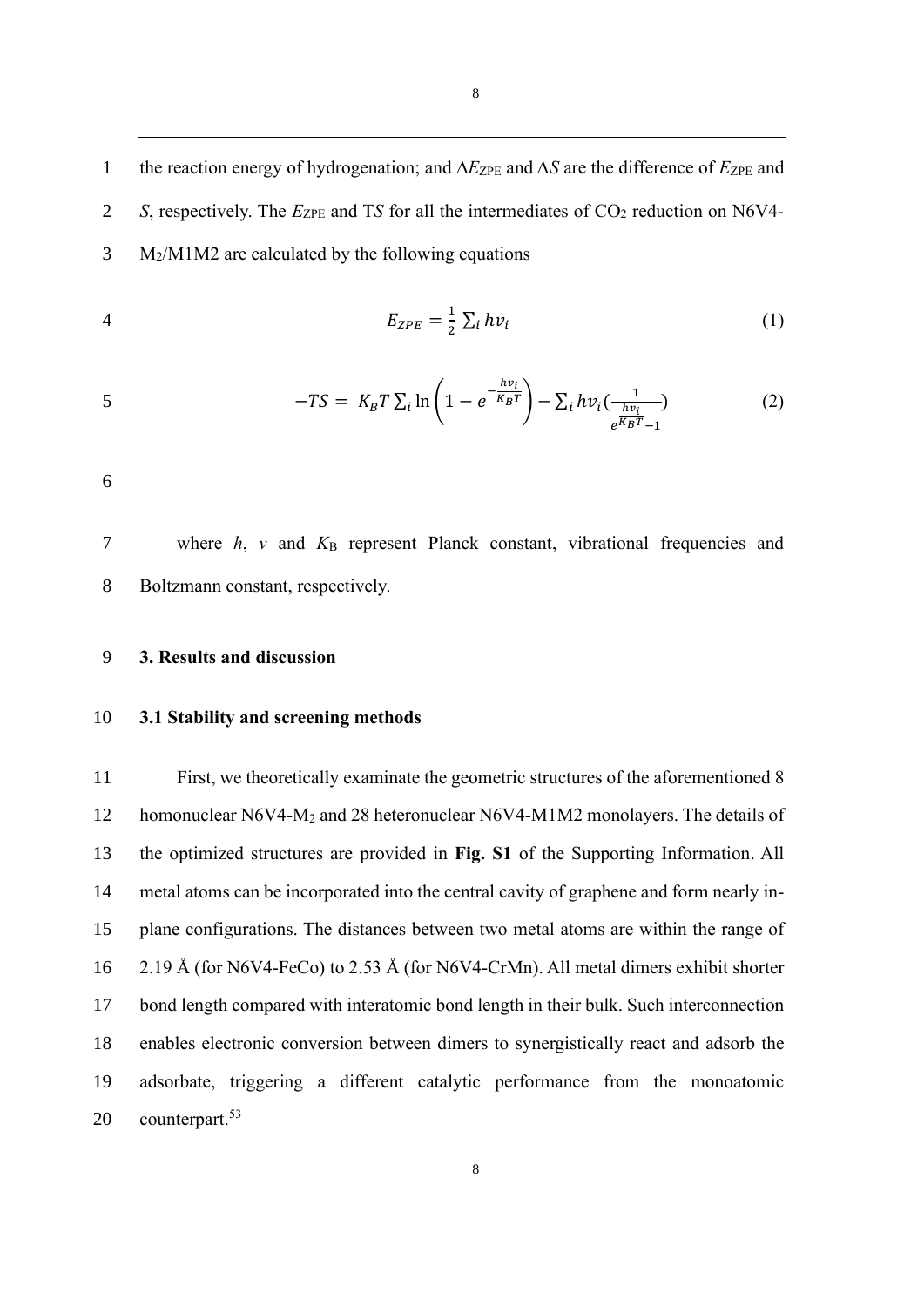1 Then, we evaluated the thermodynamic and electrochemical stabilities of the 36 2 N6V4-M2/M1M2 monolayers through their formation energy *E*<sup>f</sup> and dissolution 3 potential  $U_{\text{diss}}$  (**Fig. 2a**),<sup>54</sup> which are defined as  $E_f = (E_{total} - E_{N6V4} - 2E_M)/2$  and  $U_{diss} = U_{diss}^{\circ} (metal, bulk) - \frac{E_f}{ne}$  $\frac{d}{d\theta}$   $f_{diss} = U_{diss}^{s}$  (*metal, bulk*) –  $\frac{L}{n_e}$  for homonuclear, where  $E_M$  is the total energy of 5 the metal atoms in the most stable bulk structure;  $E_{\text{total}}$  and  $E_{\text{N6V4}}$  are the total energies 6 of N6V4-M<sub>2</sub>/M1M2 and the substrate, respectively;  $U_{diss}^{\circ}$  (metal, bulk) is the standard 7 dissolution potential of the bulk metal and n is the number of electrons involved in the 8 dissolution. For heteronuclear, both two different metals are discussed at the same time, 9 which are defined as  $E_f = E_{total} - E_{N6V4} - E_{M1} - E_{M2}$  and  $U_{diss} =$  $U_{diss}^{\circ} (metal1, bulk) + U_{diss}^{\circ} (metal2, bulk) - \frac{E_f}{m1e+1}$ 10  $U_{diss}$  (metal1, bulk) +  $U_{diss}$  (metal2, bulk)  $-\frac{L_f}{n1e+n2e}$ .

In accordance with the definition provided in a previous study,<sup>36</sup>  $E_f < 0$  eV 12 indicated thermodynamical stability, while  $U_{\text{diss}} > 0$  V versus standard hydrogen 13 electrode suggested electrochemical stability. The exact values of the *E*<sup>f</sup> and *U*diss of 14 N6V4-M<sup>2</sup> and N6V4-M1M2 are listed in Tables S1 and S2, respectively.

15 The computed  $E_f$  values of nearly all the selected N6V4-M<sub>2</sub>/M1M2 systems, except for N6V4-Ag2, are considerably below zero, suggesting the high thermodynamic stabilities of these metal dimers in the graphene-N6V4 substrate. With regard to *U*diss, half systems are excluded due to electrochemical instability under acidic conditions, as indicated by their negative *U*diss values (**Fig. 2a**).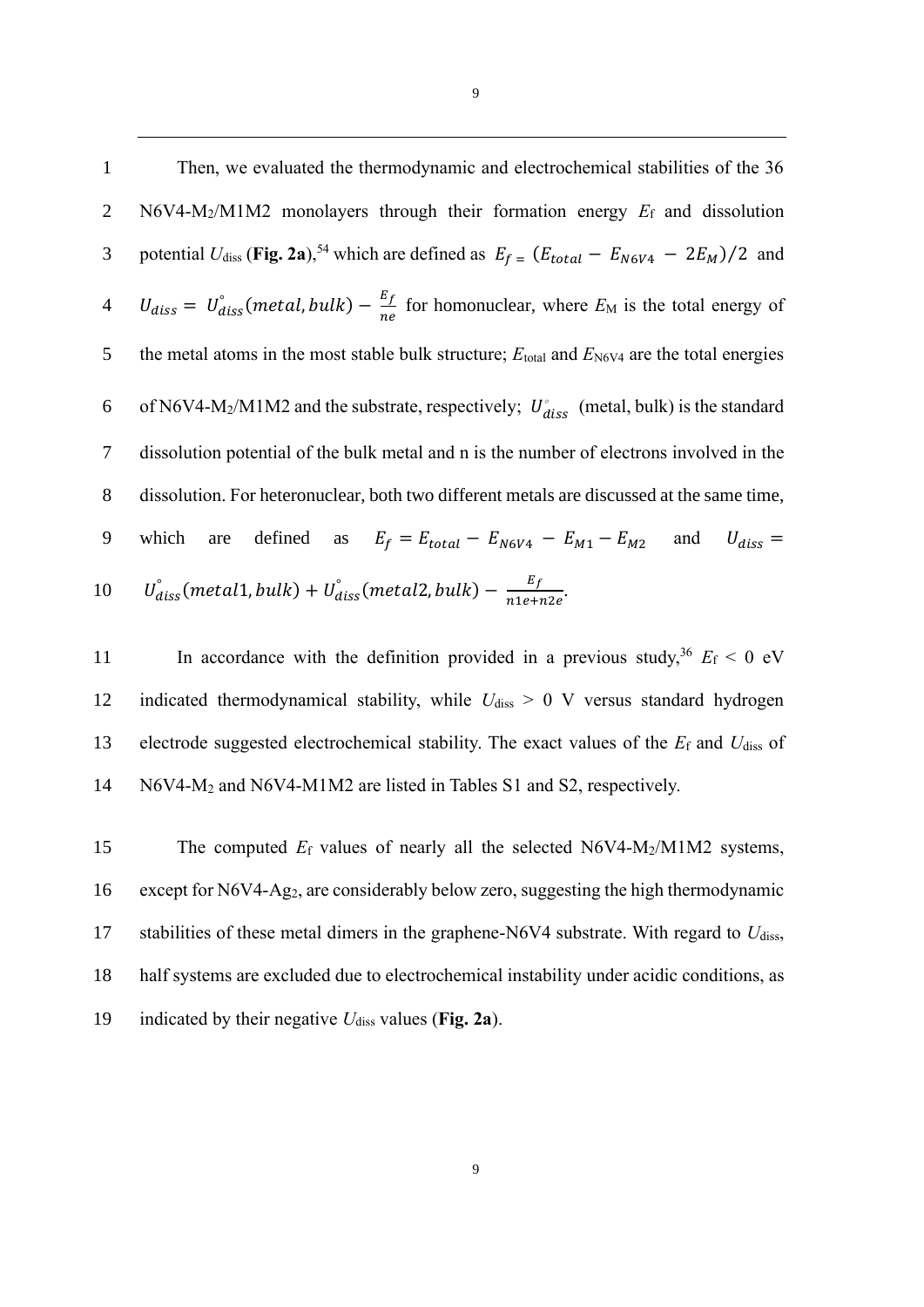

2 **Fig. 2.** (a) Computed formation energy and dissolution potential of metal atoms in N6V4- 3 M<sub>2</sub>/M1M2. (b–c) Relationship between the binding energies of (b)  $E_b(CHO)$  and  $E_b(CO)$  and 4 (c)  $E_b(COOH)$  and  $E_b(CO)$  of the N6V4-M<sub>2</sub>/M1M2 systems on the transition metal surface. 5 Use the calculated Ni, Cu, Ag, Pd, Au, Pt and Rh data to generate a linear proportional relationship between adsorbates. <sup>55</sup> 6

1

7 Furthermore, attaining a low overpotential toward electrocatalytic  $CO<sub>2</sub>RR$  is 8 difficult due to adsorbate (particularly \*COOH, \*CO, and \*CHO) scaling relations.<sup>26,</sup> 55-56 9 In general, the hydrogenation of \*COOH to \*CO or \*CO to \*CHO is always the 10 potential rate-determining step (RDS) of CO<sup>2</sup> reduction, and thus, the overall catalytic 11 efficiency depends on the binding energies of \*COOH  $[E_b(COOH)]$ , \*CO  $[E_b(CO)]$ , 12 and \*CHO  $[E_b(CHO)]^{.55}$  Accordingly, we then studied \*CHO, \*COOH, and \*CO 13 adsorption onto N6V4-M2/M1M2. As shown in **Figs. 2b–2c** and **S2**, the scaling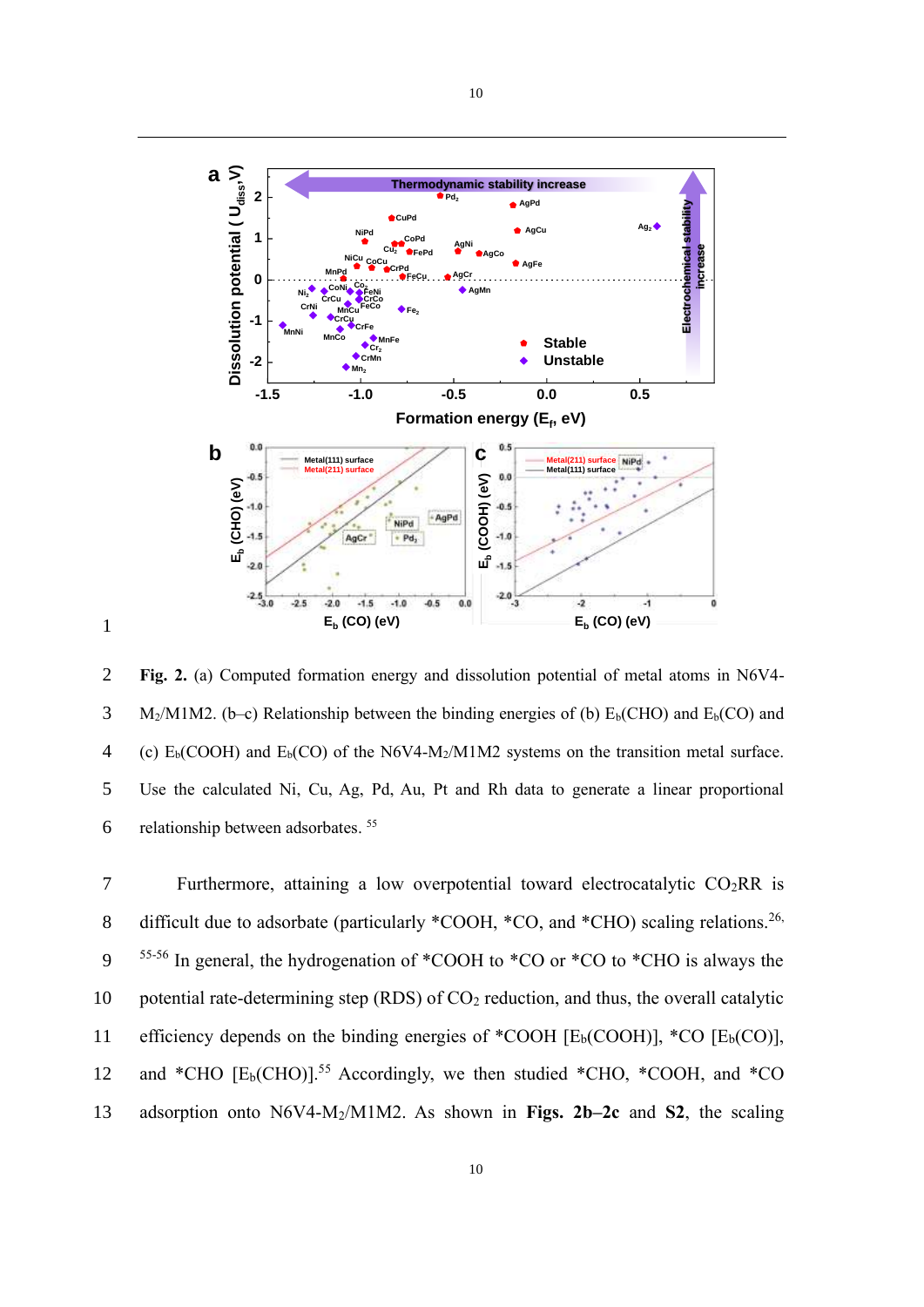relations of the systems are completely different from those of pure metal surfaces. 2 Points are dispersed in the entire region between  $E_b (COOH)$  and  $E_b (CO)$ , proving that the diatomic systems can effectively break the traditional linear relationship. That is, for the same \*COOH adsorption strength, DMACs have stronger \*CO adsorption strength, making \*COOH→\*CO easier. Hence, forming \*CO and approaching the desired low overpotential region are easier than the other hydrogenation steps. For the 7 relationship between  $E_b$  (CHO) and  $E_b$  (CO), most systems exhibit a strong linear relationship, except for the six systems that deviate significantly from the straight line, namely, N6V4-Pd2, N6V4-Cr2, N6V4-CrCo, N6V4-AgCr, N6V4-AgPd, and N6V4- NiPd. However, N6V4-Cr<sup>2</sup> and N6V4-CrCo are excluded due to their unsatisfactory results in the preceding stability tests. Hence, we finally identified four systems, namely, N6V4-Pd2, N6V4-AgCr, N6V4-AgPd, and N6V4-NiPd, that meet the stability criteria and break the aforementioned scaling relations for further investigations. We also calculated the projected density of states (PDOS) of four candidates after adsorbed with \*CO and shown in **Fig. S3**. It can be seen clearly that there is strong bonding between the *p*-orbitals of carbon atoms of the adsorbed \*CO and the *d*-orbitals of dual metals at 17 the region of  $-7 \sim -8.5$  eV below the fermi energy level. And the insert numbers of electrons obtained by \*CO further demonstrated the strong interaction between the \*CO and metal active sites.

# **3.2 The activation of CO<sup>2</sup>**

 The activation of CO<sup>2</sup> onto the surface of catalysts is always the first step in 22 electrocatalytic  $CO_2$  reduction. The structures of  $CO_2$ -adsorbed  $N6V4-M<sub>2</sub>/M1M2$ 23 (N6V4-Pd<sub>2</sub>, N6V4-AgCr, N6V4-AgPd, and N6V4-NiPd) are illustrated in Fig. 3. CO<sub>2</sub> is first adsorbed on two metal sites of all four candidates. After the optimization of these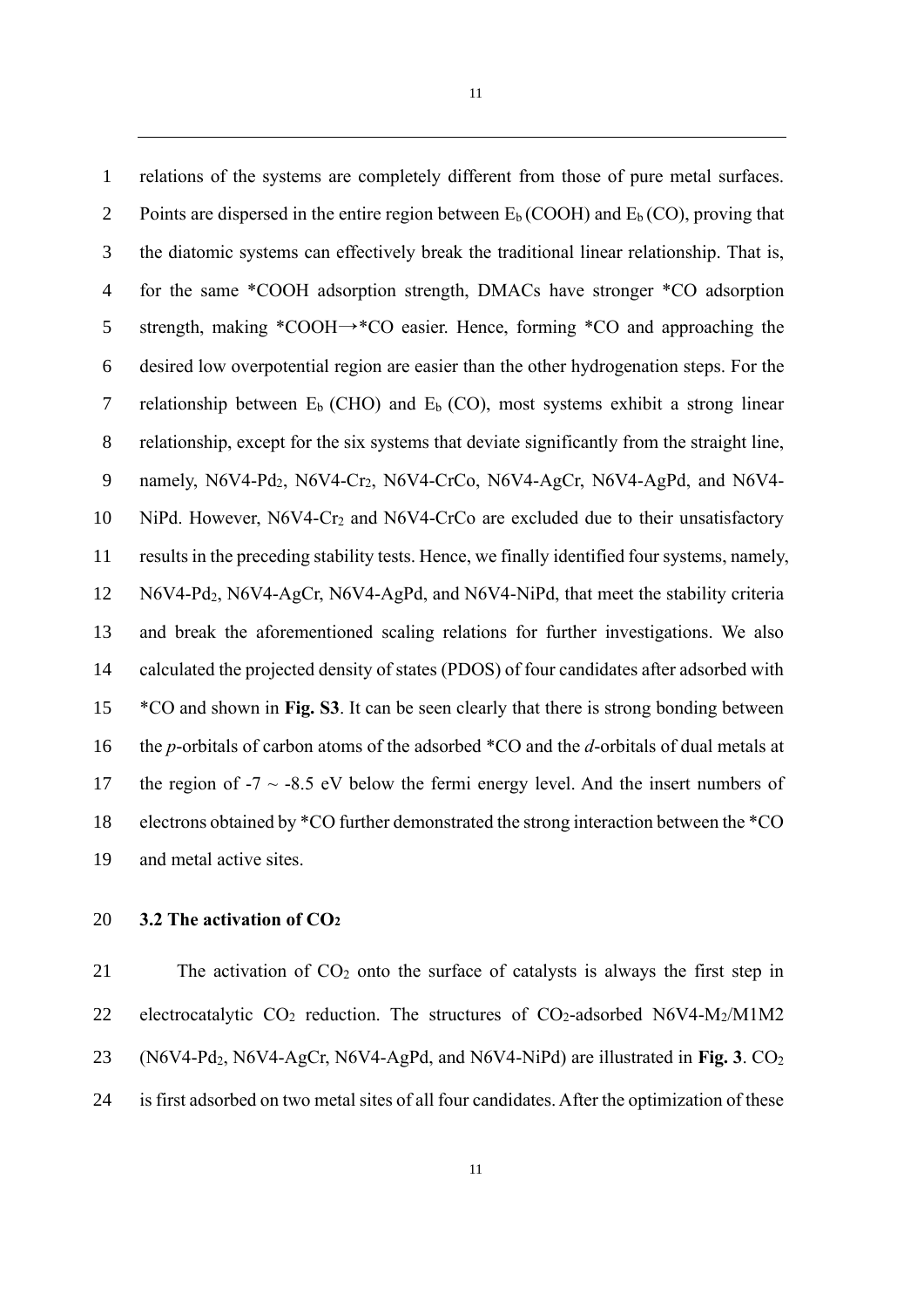1 candidates,  $CO<sub>2</sub>$  is slightly far away from the surface and then lead to physical 2 adsorption except for N6V4-AgCr. The binding strength between  $CO<sub>2</sub>$  and N6V4-AgCr is extremely strong with an adsorption energy of −0.91 eV and the distance between CO<sup>2</sup> and the metal of N6V4-AgCr is 2.60 Å. Meanwhile, the others are physical adsorption with less negative adsorption energies of −0.45, −0.47, and −0.21 eV and 6 longer distance between  $CO_2$  and the metal of 3.58, 3.57 and 3.33 Å for N6V4-Pd<sub>2</sub>, N6V4-AgPd, and N6V4-NiPd, respectively. The charge density difference of N6V4- M2/M1M2 with CO<sup>2</sup> adsorption is shown in **Fig. 3**. A significant charge transfer can be 9 observed between the anchored metal dimers and  $CO<sub>2</sub>$ . All these findings indicate that CO<sup>2</sup> molecules can be activated by metal dimers embedded into graphene-N6V4.



12 **Fig. 3.** Side and top views of the charge density difference for CO<sub>2</sub> adsorbed on N6V4- M2/M1M2 (N6V4-Pd2, N6V4-AgCr, N6V4-AgPd and N6V4-NiPd). In the below figures, negative values indicate the number of obtained electrons, positive values indicate the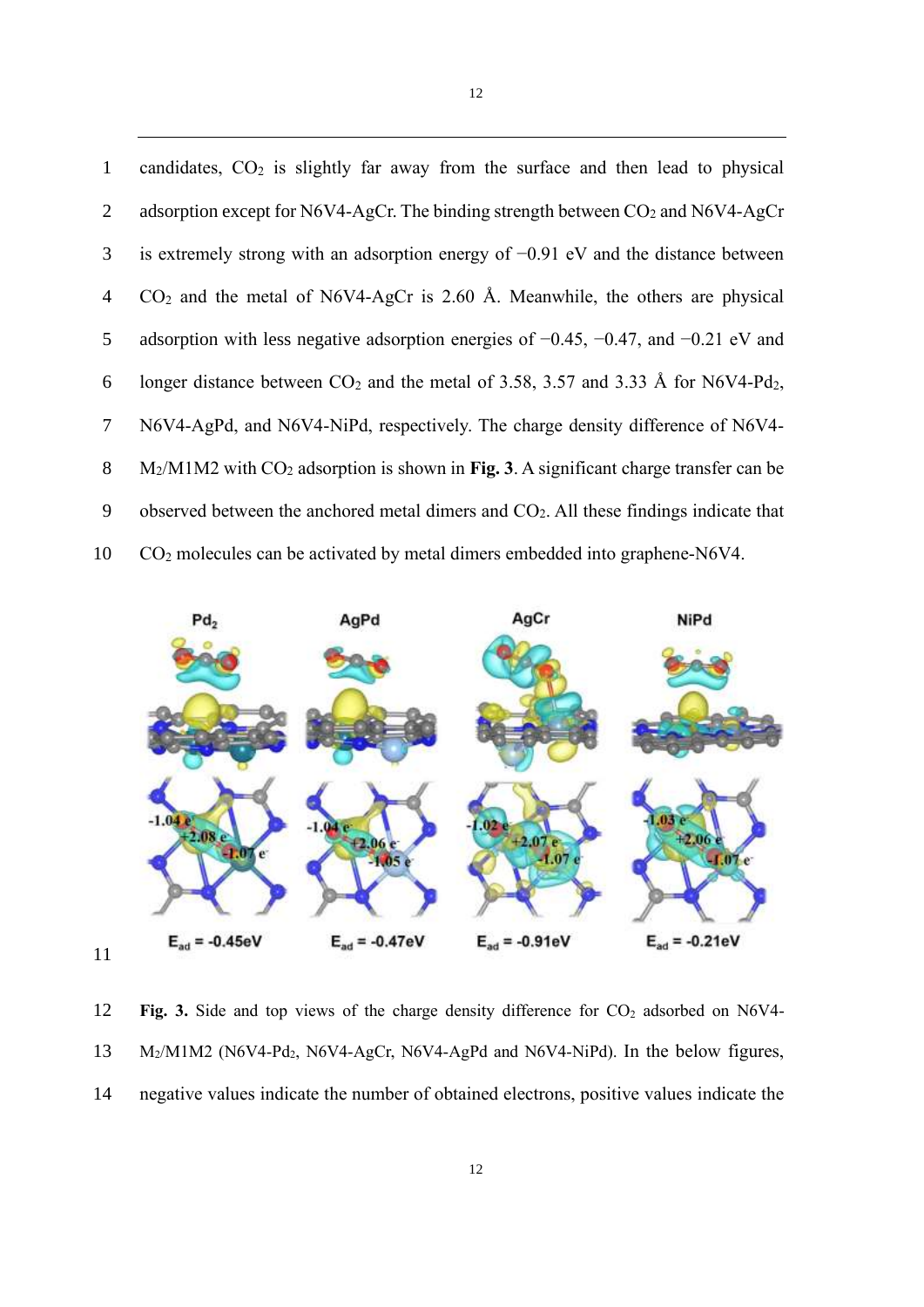number of lost electrons. Charge depletion and accumulation are presented in cyan and 2 yellow, respectively. Isosurface =  $4 \times 10^{-4}$  e/ $\AA^3$ .

## **3.3 Entire pathways for CO2RR**

4 We then explored CO<sub>2</sub>RR pathways based on N6V4-Pd<sub>2</sub>, N6V4-AgCr, N6V4- AgPd and N6V4-NiPd. The four candidates possess the same reaction pathways (**Fig. 4**). The detailed free energy diagrams are shown in **Fig. 5** and the related optimized structures are shown in **Fig. S4**.



 **Fig. 4.** Comprehensive reaction network for the CO<sup>2</sup> reduction pathway toward a variety of C1 products, namely, CO, HCOOH, HCHO, CH3OH, and CH4, on N6V4-Pd2, N6V4-AgCr, N6V4- AgPd, and N6V4-NiPd.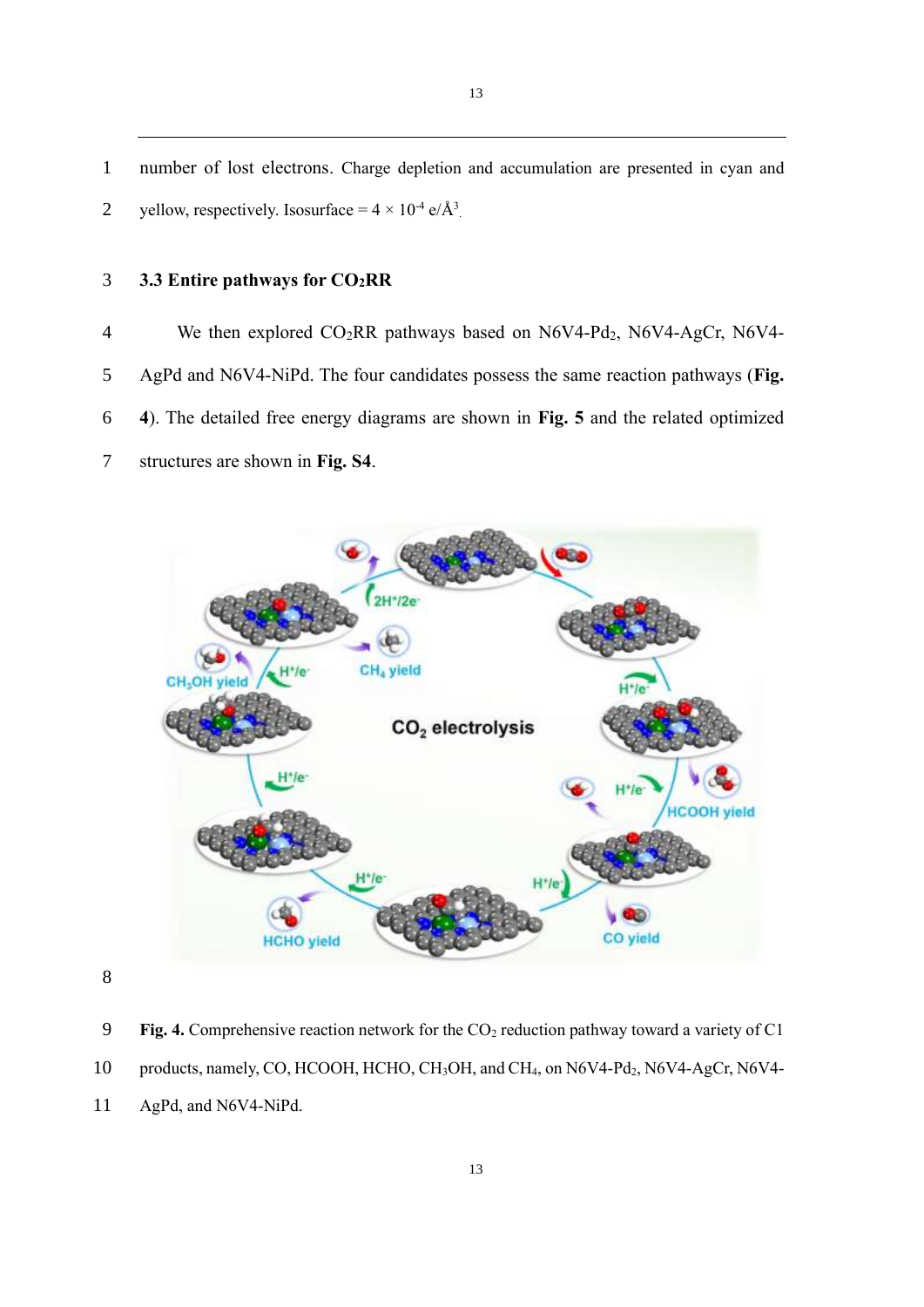| $\mathbf{1}$   | The overall formula for the formation of each product is provided in the supporting                                              |
|----------------|----------------------------------------------------------------------------------------------------------------------------------|
| $\overline{2}$ | information, i.e., Eqs. $(1-15)$ . The dual-metal active centers significantly break the                                         |
| 3              | *CO-*CHO scaling relation; the RDS values of all the candidates are not Eq. (8) [*CO                                             |
| $\overline{4}$ | + H <sup>+</sup> + e <sup>-</sup> $\rightarrow$ *CHO (*COH) + H <sub>2</sub> O], which is always the RDS for single-atom         |
| 5              | catalysts. <sup>14-15</sup> The production of CO occurs through the path of Eq. (4) $[CO_2 \rightarrow$ *COOH                    |
| 6              | $\rightarrow$ CO]. The free energies of *CO <sub>2</sub> hydrogenation to form *COOH are increased by                            |
| $\tau$         | $0.78$ eV (N6V4-AgPd), $0.38$ eV (N6V4-AgCr), and $0.74$ eV (N6V4-NiPd). This step is                                            |
| $8\,$          | also the RDS for producing CH <sub>4</sub> , and the corresponding overpotential is only 0.55 V                                  |
| $\mathbf{9}$   | for N6V4-AgCr, which is considerably lower than those of pure transition metal                                                   |
| 10             | surfaces (such as theoretical overpotential on Cu surface is $0.91$ V). <sup>57</sup> However, the                               |
| 11             | desorption of CO is found to be difficult for all the candidates due to the strong                                               |
| 12             | adsorption. In the reaction pathway of Eq. (1), i.e., $[CO_2 + 2H^+ + 2e^- \rightarrow HCOOH]$ , $CO_2$                          |
| 13             | is hydrogenated by a proton-electron pair to form *COOH, and then HCOOH generated                                                |
| 14             | via a second proton-electron pair transfers to *COOH. Only N6V4-AgPd is favorable                                                |
| 15             | for producing HCOOH and the RDS is still the first hydrogenation of *CO2 with a                                                  |
| 16             | change of free energy of 0.78 eV, as shown in Fig. 5c. The key step in the formation of                                          |
| 17             | deep reduction products with more than 2e <sup>-</sup> reduction, namely, formaldehyde (HCHO),                                   |
| 18             | CH <sub>3</sub> OH, and CH <sub>4</sub> , is *CO hydrogenated to form *CHO. However, the hydrogenation                           |
| 19             | of *CO is not the RDS in our studied candidates due to the breaking of *CO-*CHO                                                  |
| 20             | scaling relations. For N6V4-Pd <sub>2</sub> and N6V4-NiPd shown in Figs. 5b and 5d, the                                          |
| 21             | hydrogenation of *CO is extremely easy with decreasing free energy. For the                                                      |
| 22             | subsequent elementary reaction, i.e., Eq. (11) [*CHO + H <sup>+</sup> + e <sup>-</sup> $\rightarrow$ *OCH <sub>2</sub> (*CHOH)], |
| 23             | *CHO is hydrogenated to form *OCH <sub>2</sub> apart from *CHOH due to the relatively lower                                      |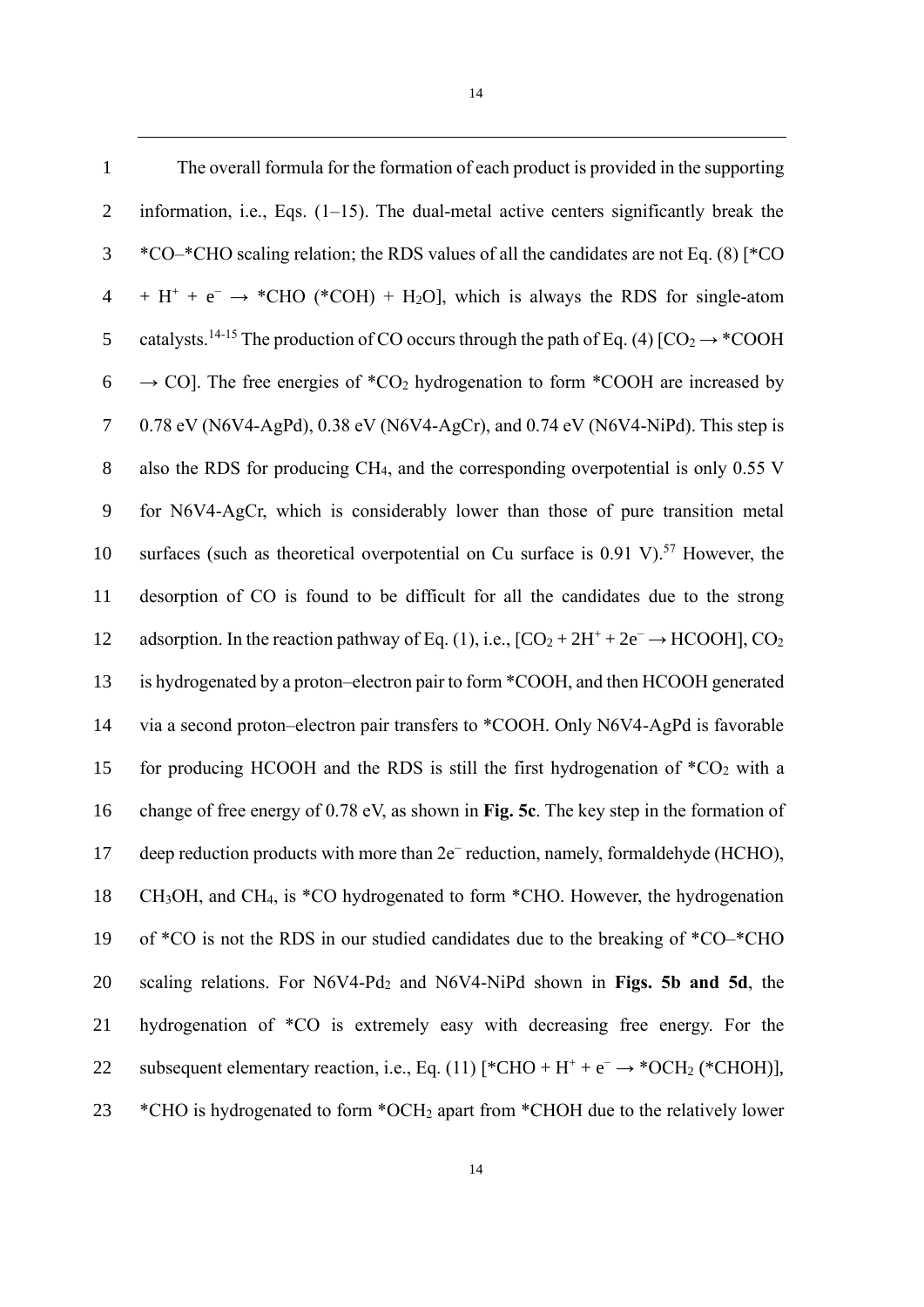input energy for \*OCH<sup>2</sup> formation. Eq. (11) is the energy consumption step for N6V4- Pd2, with an increase of 0.59 eV free energy, and is also the RDS in the formation of the deep reduction product, namely, CH3OH. However, the excessive binding strength 4 between the intermediates and N6V4-Pd<sub>2</sub> leading higher potentials for products desorption. \*CHO hydrogenation on N6V4-NiPd is likely to proceed with Eq. (9)  $[^{\ast}CHO + H^{+} + e^{-} \rightarrow HCHO]$  and HCHO as a final product ( $\Delta G_{max} = 0.74$  eV), as shown 7 in **Fig. 5d**. Then, the reaction proceeds with Eq. (12)  $[*OCH_2 + H^+ + e^- \rightarrow *OCH_3]$ , where the C atom becomes saturated, and the C–metal bond dissociates with the O atom that was directly connected at the bridge site of the metal dimer. The next proton– electron transfer leads to the dissociation of the C–O bond and the production of CH4. 11 In addition, the CO<sub>2</sub>RR pathways to CH<sub>4</sub> are less competitive only for N6V4-AgCr due to the energetically disfavored intermediates along the reaction path toward its formation (**Fig. 5a**). The introduction of AgCr dual-atom sites successfully reduces the change of free energy (∆G) of \*CO hydrogenation without increasing the ∆G of other elementary reactions. Therefore, breaking scaling relations by designing multiple active sites might be a universal method for catalyst development.

 The thermodynamic limiting potentials toward C1 products, including CO, HCOOH, HCHO, CH3OH, and CH4, are summarized in **Fig. 5**. The AgCr dimer exhibits extremely lower required potential toward CH<sup>4</sup> and HCOOH and higher potential toward other C1 productions (**Fig. 5a**). The proton–electron transfer of \*COOH results in lower change of free energy (∆G) of \*CO hydrogenation without increasing ∆G, and the trend of HCOOH formation is upward. This finding indicates that the AgCr dimer exhibits higher efficiency and selectivity in generating CH4. The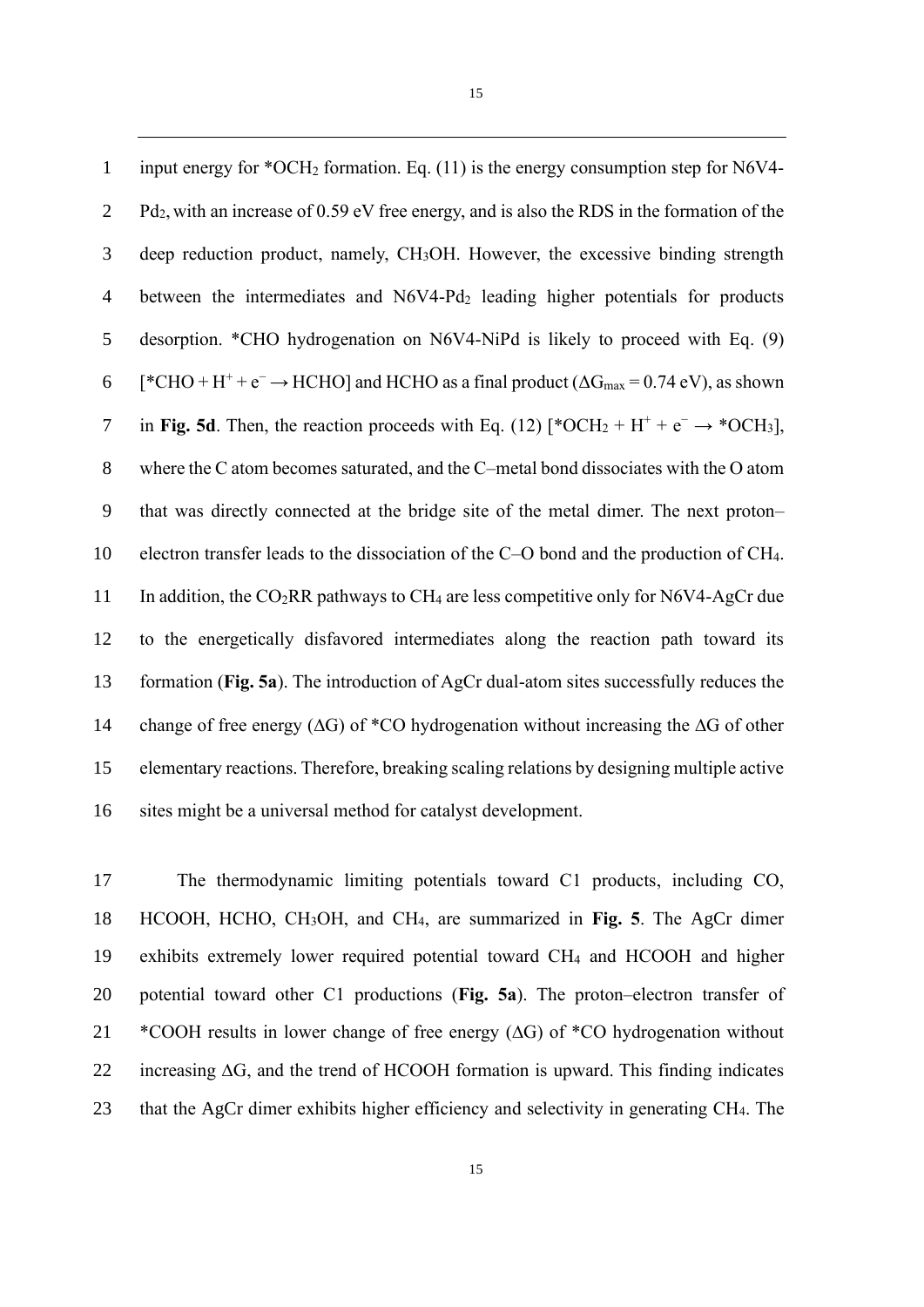limiting potentials toward all the C1 products on the AgPd (0.78 eV) (**Fig. 5c**) and NiPd (0.74 eV) (**Fig. 5d**) dimers, which both occur during the first hydrogenation (Eq. 2), are relatively high. Similar limiting potentials toward different products suggesting poor 4 selectivity. Meanwhile, the Pd<sub>2</sub> dimer exhibits relatively better selectivity toward the HCOOH product with a significantly low limiting potential (0.37 eV) (**Fig. 5b**). While for deep reduction to produce CH4, it exhibits lower efficiency and selectivity. We also 7 calculated all reaction paths for  $CO<sub>2</sub>$  reduction to  $CH<sub>4</sub>$  of single metal catalysts based on the candidates of dual-metal atoms catalysts, including AgN4,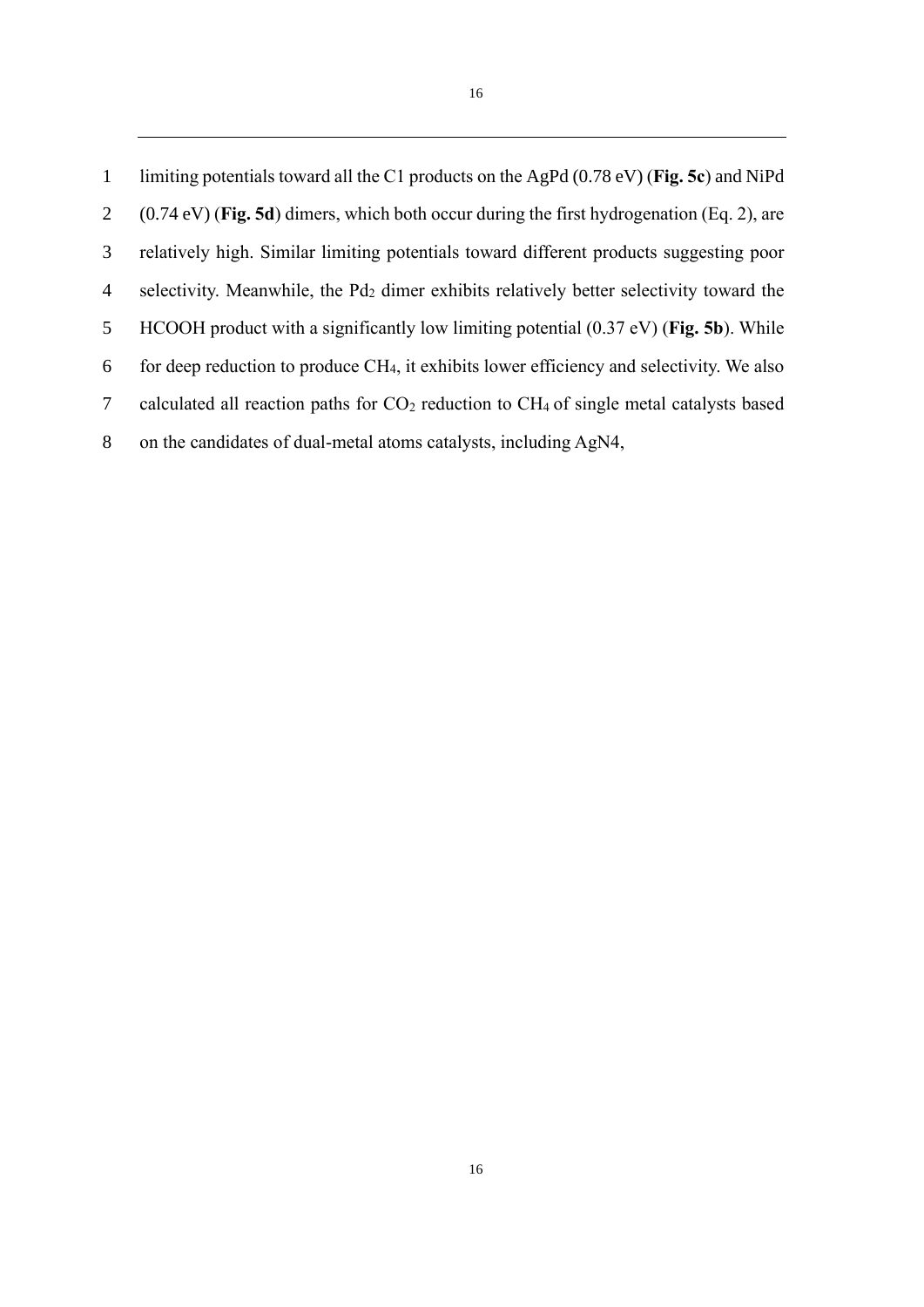

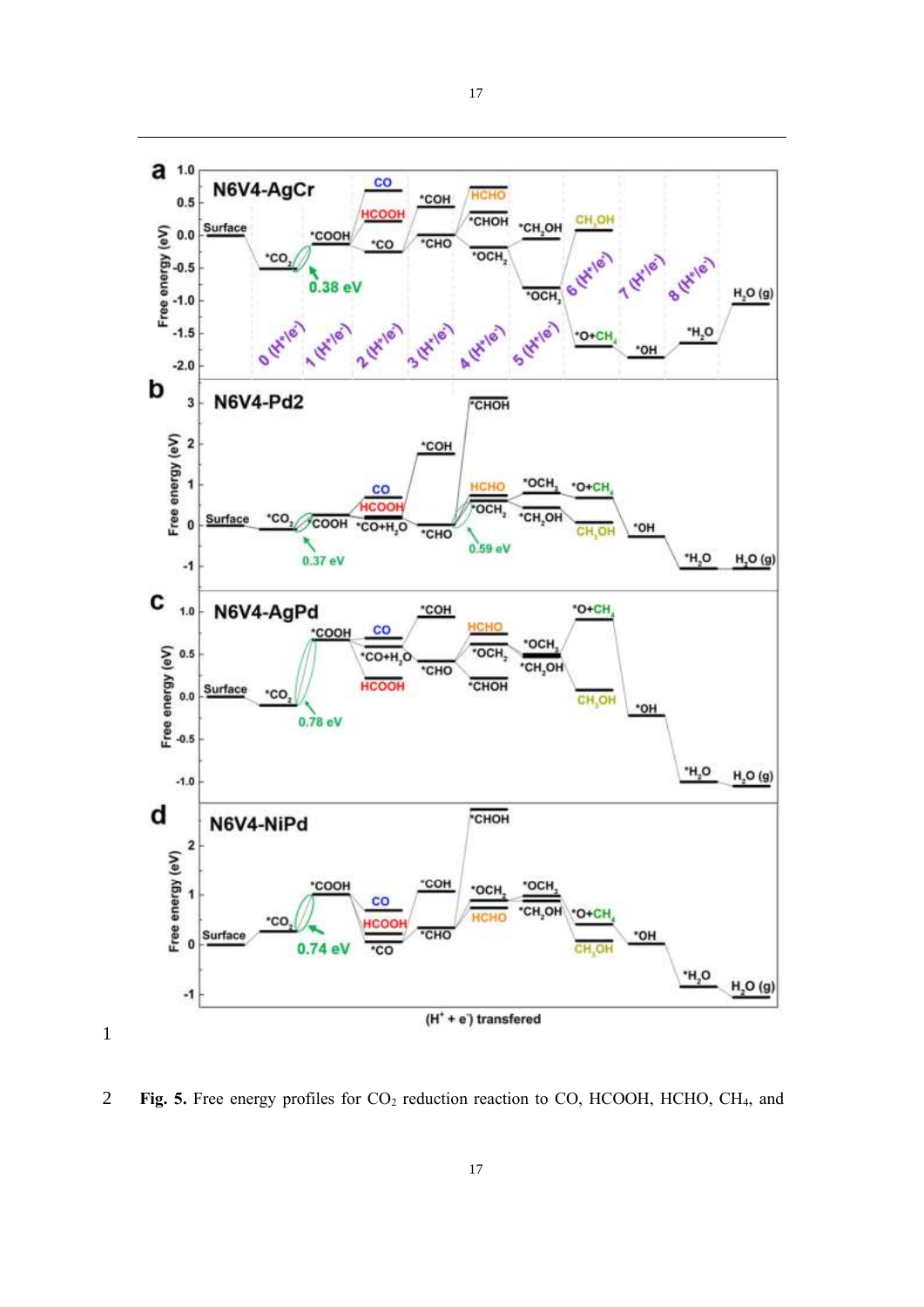CH3OH on (a)N6V4-AgCr, (b) N6V4-Pd2, (c) N6V4-AgPd and (d) N6V4-NiPd at zero applied voltage (vs. RHE).

 PdN4, CrN4, and NiN4. The entire reaction paths are shown in **Fig. S5**. The CO<sup>2</sup> reduction performances of single sites are not good enough compared with that of dual metal sites, which show poor selectivity and high overpotentials. The limiting potentials 6 for CrN<sub>4</sub>, NiN<sub>4</sub>, PdN<sub>4</sub> and AgN<sub>4</sub> are -0.71, -1.50, -1.78 and -2.01 eV, respectively. These results are all higher than that of our corresponding dual-metal atoms in N doped graphene (-0.38 eV for AgCr, -0.59 eV for Pd2, -0.78 eV for AgPd, and -0.74 eV for NiPd). It can also be seen from **Fig. S5** that the rate-determining steps all occur in the first hydrogenation step of the reaction process except for CrN4. The above results indicated that the activity of single sites in our manuscript is not good enough compare with dual metal sites.

#### **3.4 CO2RR versus HER**

14 An ideal catalyst for CO<sub>2</sub>RR except high stability and activity, should also be able to effectively suppress HER to achieve high FE. Therefore, the next step is to judge the catalytic selectivity of the screened catalysts. In this context, we calculate the limiting 17 potential between  $CO_2RR$  and HER  $[U_L(CO_2RR) - U_L(HER)]$  to estimate the catalytic 18 selectivity of different catalysts. The  $U_L(CO_2RR) - U_L(HER)$  versus  $U_L(CO_2RR)$  relationship of the four promising CO2RR catalysts is presented in **Fig. 6**. The results indicate that N6V4-AgCr is located at the top right corner of **Fig. 6**, indicating its superior catalytic activity and excellent CO2RR catalytic selectivity. Compared with the 22 adsorption energy of \*H on the metal site of N6V4-AgCr (−0.80 eV), CO<sub>2</sub> adsorption 23 ( $-0.91$  eV) is more negative. Consequently, the adsorption of  $CO<sub>2</sub>$  is preferre and the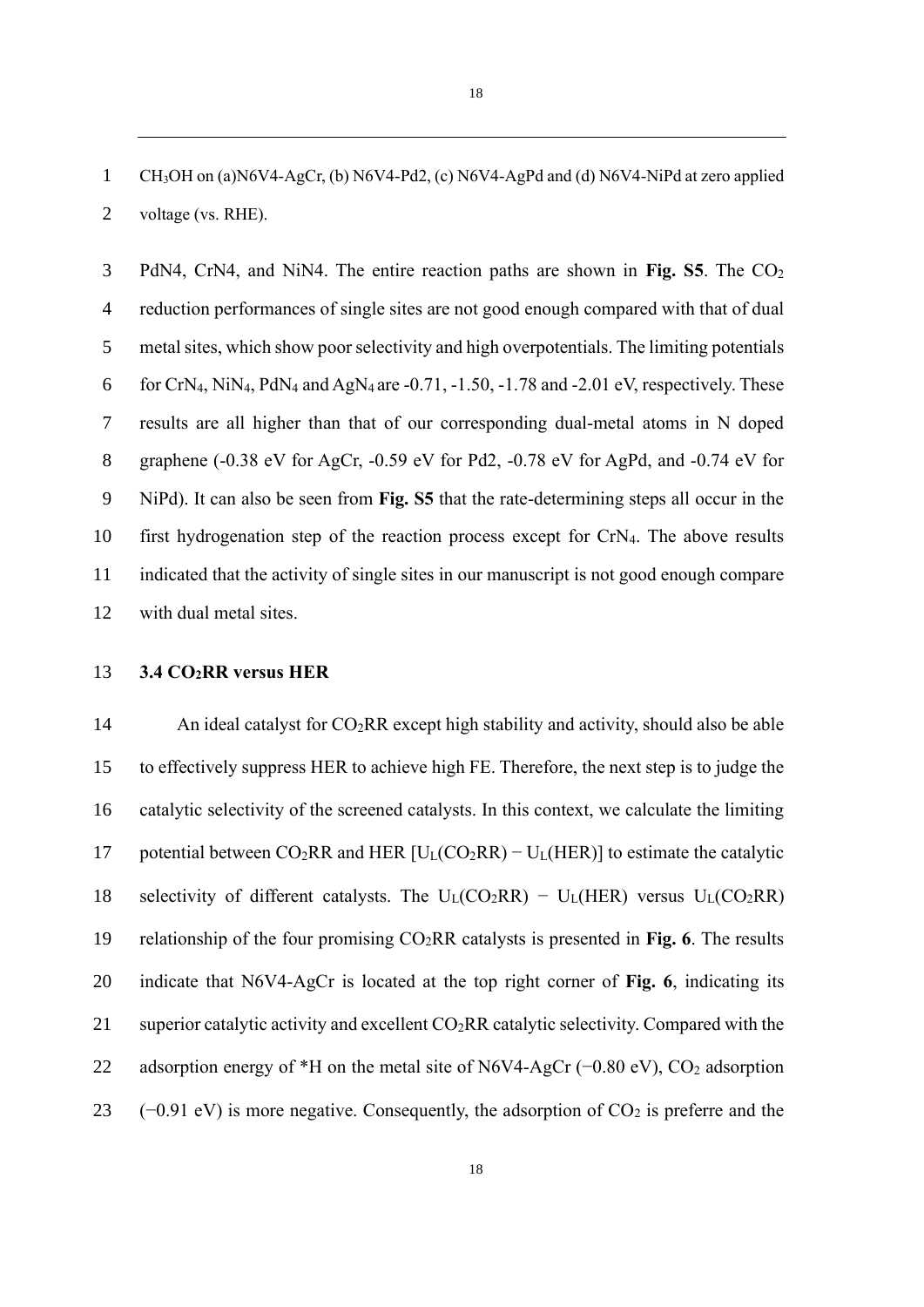adsorption of H is hampered. However, N6V4-AgPd and N6V4-NiPd may not be 2 favorable in the competition with H evolution, leading to poor  $CO<sub>2</sub>RR$  selectivity. For N6V4-Pd2, the adsorption energy of \*H at the metal site (−1.00 eV) is more negative 4 than that of  $^*CO_2$  (−0.45 eV), also indicating poor  $CO_2RR$  selectivity.



6 **Fig. 6.** Limiting potential  $[U_L(CO_2RR)]$  vs.  $U_L(CO_2RR) - U_L(HER)$ , suggesting the CO<sub>2</sub>RR activity and selectivity of the four screened catalysts. The inset figure is the free energy diagrams of HER.

**3.5 Activity origin** 

10 What factor is responsible for the difference in dual-metal-dependent  $CO<sub>2</sub>RR$  performance? To decode the underlying mechanism, electronic structures are analyzed by calculating the electron localized function (ELF) and electrostatic potential (ESP) of the four candidates. In **Fig. S6**, the ELF maps show that the electrons around C and N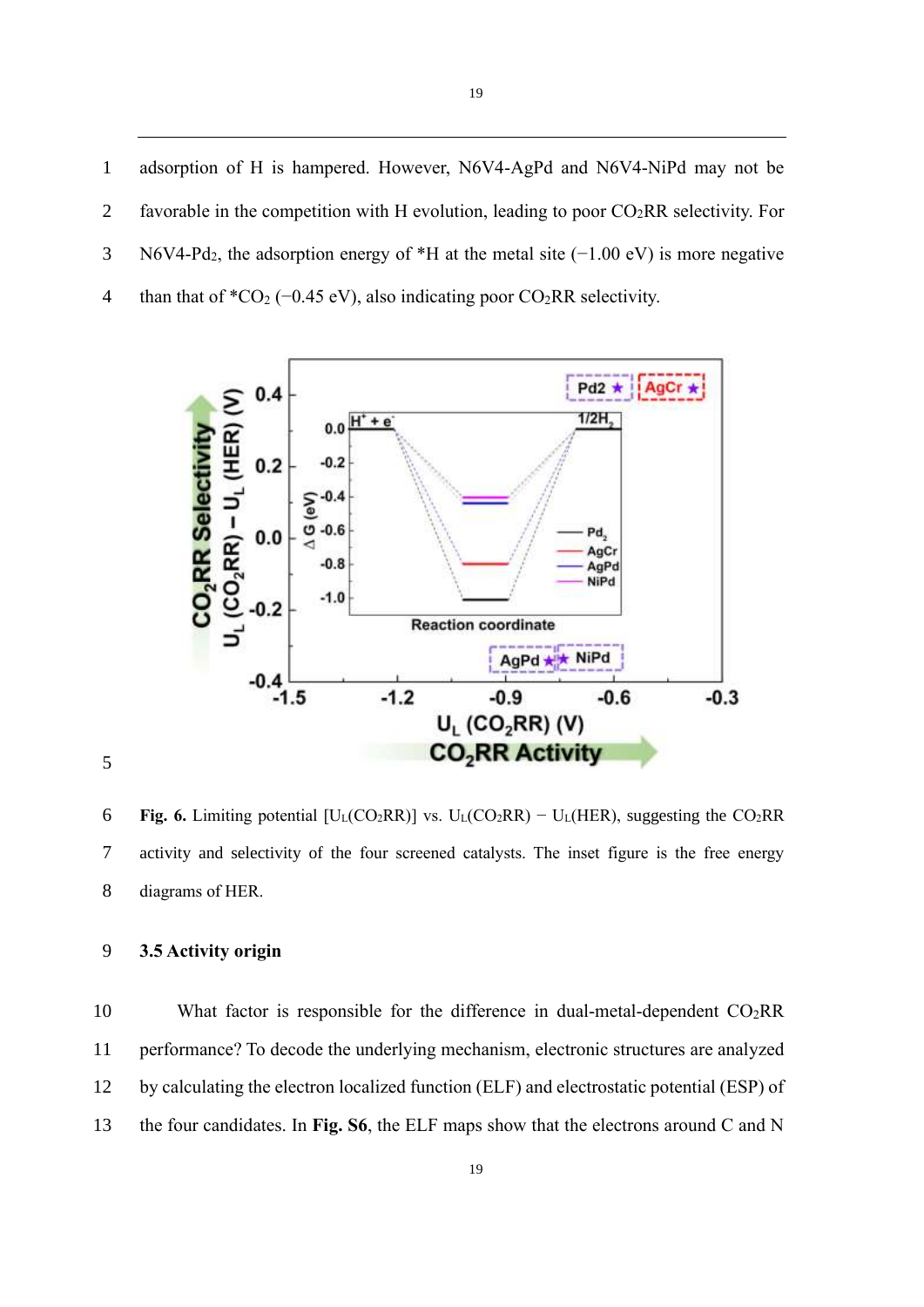are highly localized and delocalized regions existing around metals. Therefore, the two metals in the middle can be inferred to be in the ionic state and a strong covalent bond is formed between C–N and C–C. The primary interaction between metal ions and N atoms is Coulombic attraction, which can be inferred from the lone pair between the metal ions and the N atoms (the red regions). Furthermore, the classic Lewis acid-base could be found at the metal ions and adjunct N, while the metals and their para-N atom (the green arrow in Fig. 7a-d) show a distance from 4.169 to 4.556 Å. Because two metal atoms of the dual-atomic systems are out of the substrate, the interaction between metal and their para-N atom is regarded as deliver FLP-like activity (as shown by the 10 green arrow in Fig.7 a-d.). Electron transfer between  $CO<sub>2</sub>$  and Lewis pairs contributes 11 to the Lewis acid activity of Lewis pairs.<sup>58-59</sup> Obviously, the bond length of Ag-N and Cr-N in N6V4-AgCr is 4.556 and 4.177 Å, respectively. Meanwhile, the bond length of 13 Ag-N and Pd-N in N6V4-AgPd, Ni-N and Pd-N in N6V4-NiPd, Pd1-N (Pd2-N) in N6V4-Pd2, is 4.350, 4.437, 4.387, 4.252, and 4.169(4.303) Å, respectively. In a nutshell, we can make a conclusion that the enhanced acidity and basicity of Lewis sites together 16 with the elongated distance of Lewis pairs  $(Ag\cdots N, 4.556 \text{ Å})$  contribute to the highest CO<sub>2</sub>RR activity. The associative activation of CO<sub>2</sub> on FLPs experiences a adsorption 18 and hydrogenated pathway  $[(*CO_2)\delta^- + (H^+)\delta^+ + e^-] \rightarrow *COOH)$  with a moderate adsorption and low activation energy of 0.38 eV on N6V4-AgCr.

 Although FLPs exist in all dual-metal candidates, the activity of FLPs also varies in different diatomic systems due to the difference in the d-orbital electronic arrangement of various transition metals. **Fig. 7** clearly shows the ESP distribution on different atoms. The reddish region has a lower ESP and is more susceptible to attacks by electrophilic reagents. The blue area has a high ESP and is susceptible to nucleophilic reagent assault. Nearly all the N atoms are red, indicating low ESP.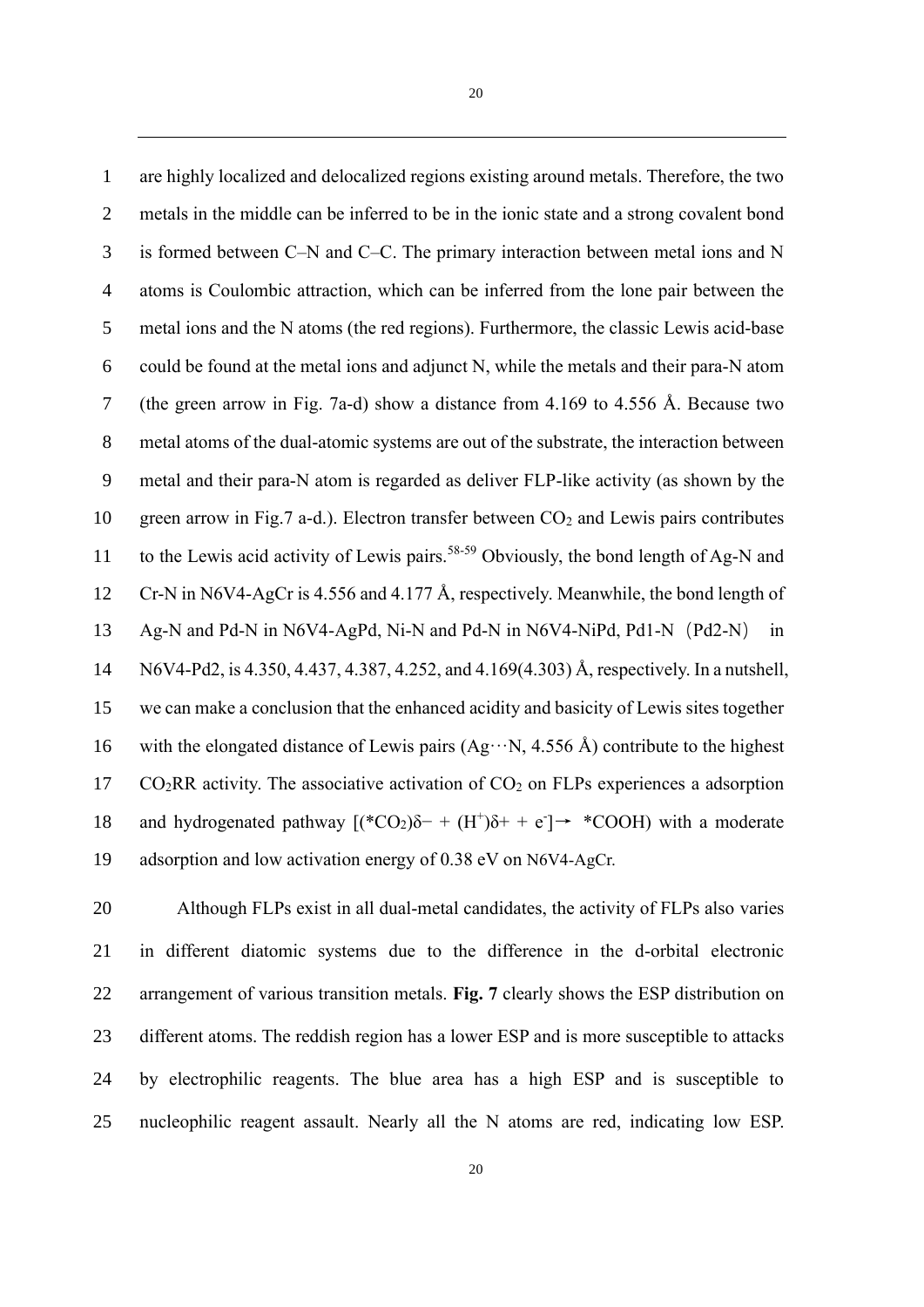Compared with N6V4-Pd2, N6V4-AgPd, and N6V4-NiPd, the Ag atom of N6V4-AgCr demonstrates a stronger charge contraction by adjacent Cr cations because the d-orbital of Cr is in a semi-full state, and thus, losing electrons is easier than that in the fully charged state of the d-orbital of Ag. Bader charge analysis further indicates that the Ag 5 of N6V4-AgCr is positively charged by approximately 0.59e<sup>-</sup> loss and Cr shows a 6 higher positive charge  $(1.20 \text{ e}^{\cdot})$  than all other metal atoms, suggesting higher capability 7 to activate  $CO<sub>2</sub>$  molecules.<sup>60</sup>



 **Fig. 7.** Schematic of the design concept for FLPs in the N6V4-M1M2/M<sup>2</sup> crystal structure. (a– d) Optimized structures of N6V4-Pd2, N6V4-AgCr, N6V4-AgPd, and N6V4-NiPd. The red number indicates the lost Bader charge for each metal. (e–h) Corresponding electron density of 12 the four candidates. Electron density isosurfaces are plotted at 0.07 e bohr<sup>−3</sup>. The reddish region has a lower electrostatic potential and is more susceptible to attacks by electrophilic reagents. The bluer the area, the higher the ESP, and the easier it will be for nucleophilic reagents to attack the area.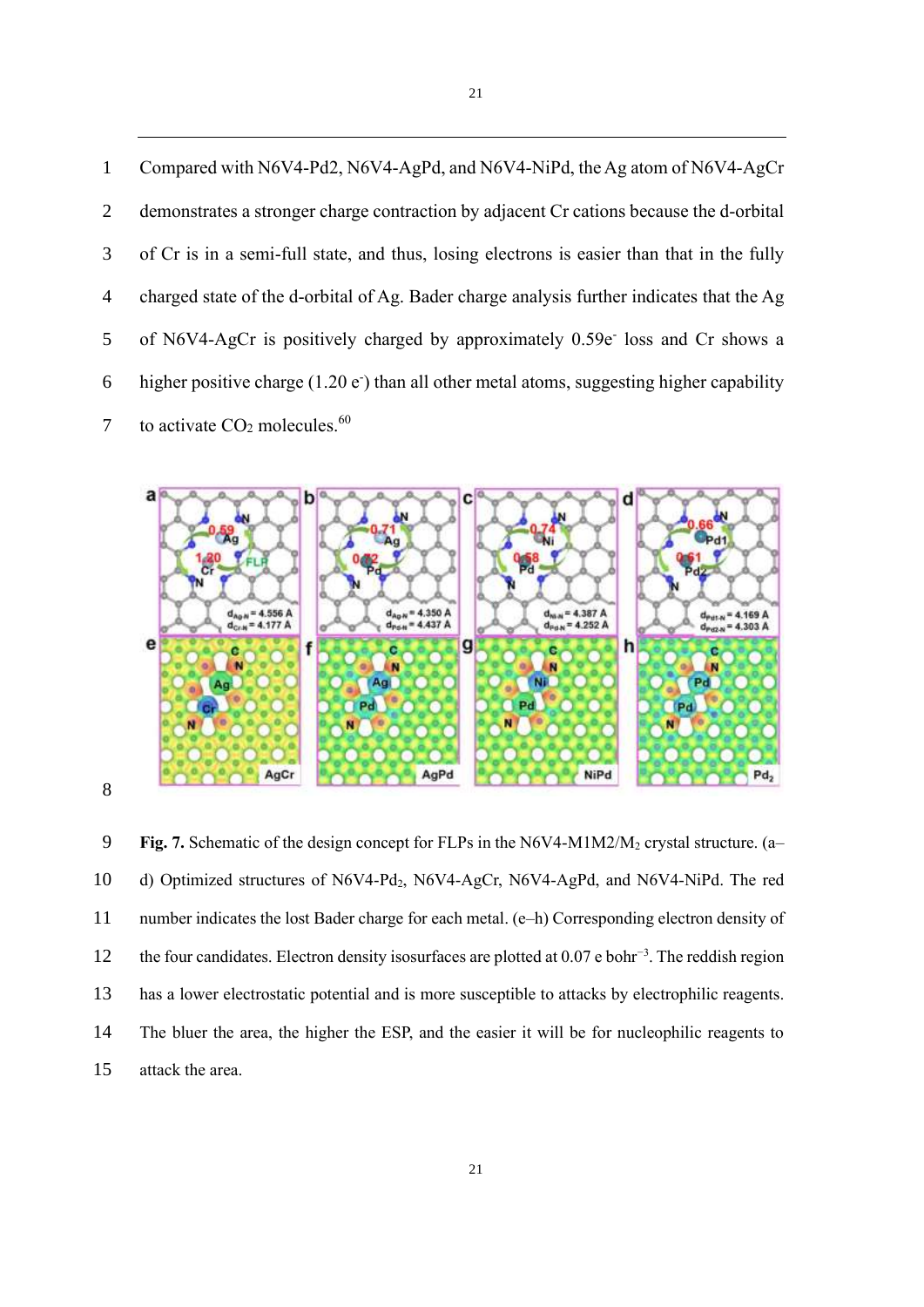#### 1 **3.6** *d***-Orbital spin-split rule**

2 In order to reveal the internal mechanism of the above results, the projected density 3 of states (PDOS) of above four candidates was compared (**Fig. 8**). Previous literatures 4 have mentioned that spin polarization of transition metals will affect the adsorption of 5 small molecules.  $61-62$  For example, the interaction of surface Mn atoms makes it 6 produce strong spin polarization, which promotes the breaking of N-N triple bond and 7 promoting subsequent reactions.<sup>61</sup> In addition, the spin polarization (1.38, 2.18, 1.07, 8 2.05, and 2.85 μB for Nb, Mo, Ta, W, and Re on g-CN, respectively) is obviously 9 quenched after  $N_2$  adsorption, benefitting to the activation of  $N_2$ .<sup>62</sup> In our case, 10 activation of the CO<sub>2</sub> molecules is the first step of the CO<sub>2</sub>RR. CO<sub>2</sub> consists of two  $\sigma$ 11 bonds (generated from the sp hybrid orbital of the carbon atom and the p orbital of 12 oxygen) and two delocalized  $\pi$  bonds (Two p-orbitals of carbon atoms which are not 13 involved in hybridization overlap with p-orbitals of oxygen atoms side by side). Since 14 the oxygen atom has a high electronegativity, the electron reactivity of the two pairs of 15 highest occupied orbitals is strong, resulting in low chemical activity of the  $CO<sub>2</sub>$ 16 molecule. By forming chemical bonds between  $CO<sub>2</sub>$  and the active sites of the catalyst, 17 electrocatalysts stabilize  $CO<sub>2</sub>$  radicals or intermediates, resulting in a lower redox 18 potential.<sup>63</sup> Furthermore, since  $CO<sub>2</sub>$  has an empty orbit with a lower energy level and a 19 higher electron affinity, it accepts electrons easily.<sup>64</sup> Therefore, a catalyst with a strong 20 ability to lose electrons will help the adsorption and activation of  $CO<sub>2</sub>$ . The spin 21 polarization (3.269 μB) is obviously seen only for N6V4-AgCr, benefitting to the 22 activation of  $CO<sub>2</sub>$ .<sup>62</sup> While there is no spin polarization observed on N6V4-AgPd, 23 N6V4-NiPd and N6V4-Pd2. We further calculated the PDOS of all the stable diatomic 24 structure combined with Ag, as shown in **Fig. S7**. It revealed that the degree of electron 25 spin polarization gradually decreases as the atomic number increases, such as the spin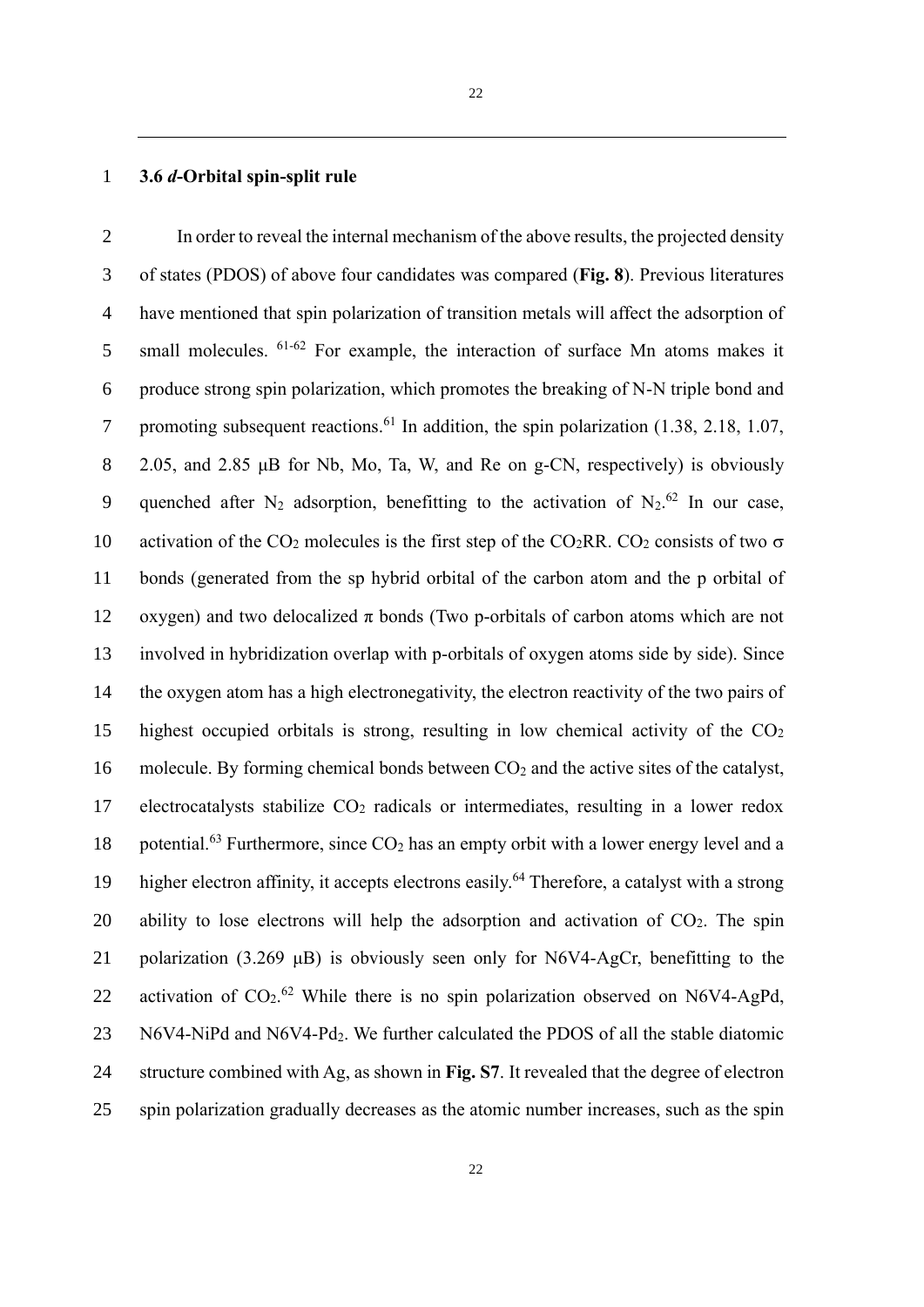1 polarization of N6V4-AgCr is the largest (3.269 μB), while the spin polarization of 2 AgFe and AgCo are gradually decrease to 1.848 and 0.590 μB, respectively. In 3 comparison, AgNi, AgCu and AgPd show high spin symmetry.



4

5 **Fig. 8.** Partial density of states (PDOS) of metals and N on (a) N6V4-Pd2, (b) N6V4-AgPd, (c) 6 N6V4-AgCr, and (d) N6V4-NiPd before the adsorption of CO2. Fermi level is set to be 0 eV.

 Furthermore, the local density of states (LDOS) is adopted to disclose the effect of the interaction between different metals on the spin polarization of *d* orbital electrons compared with the bulk structure of each metal. Take N6V4-AgCr as a consideration as shown in **Fig. S8**, the bulk structures of Ag and Cr metals show octahedral 11 coordination field that  $d_{xy}$ ,  $d_{xz}$  and  $d_{yz}$  triple-fold degenerated into one orbital, and  $d_{x2}$ . y<sub>2</sub> and  $d_{z2}$  are double-fold degenerated into another orbital alone. However, when Ag and Cr form a diatomic structure and coordinate with N, the degenerated *d* orbitals of Ag and Cr are simultaneously splitting into five sub-bands of different energy levels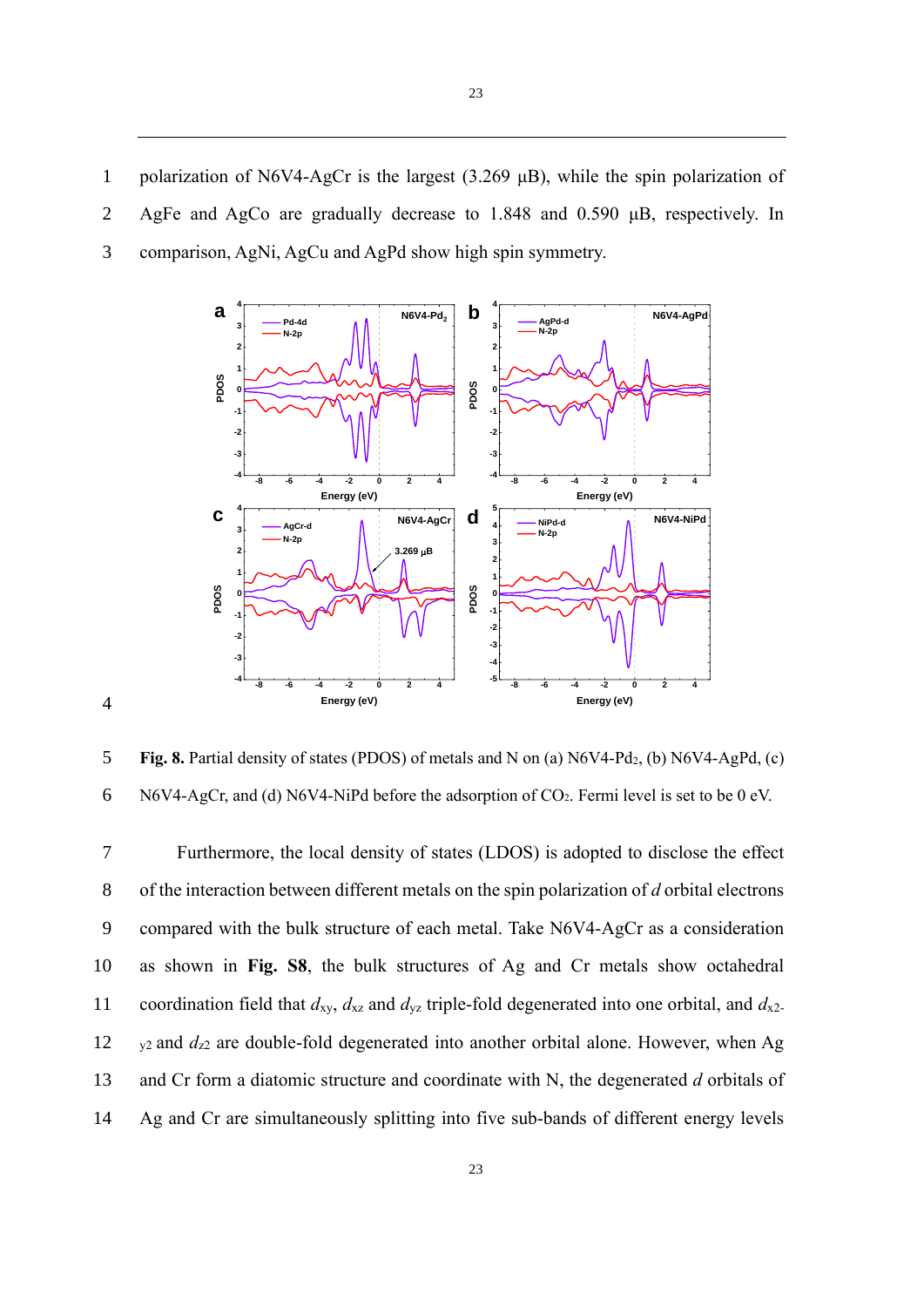and accompanied with the peak shift. Upon polarization as shown in **Fig. 9**, the *d*-orbital produces five higher-energy spin-down *d*-orbitals and five lower-energy spin-up 3 orbitals. The electron arrangements of Cr are  $d^n = 5$  with the outermost electron 4 arrangement:  $3 d<sup>5</sup>4s<sup>1</sup>$ . Spin-up *d*-orbitals are partially occupied (see **Fig. S8d** for details), i. e. both the LUMO (around 1.8 eV) and HOMO (around -1.5 eV) consist of spin-up *d*-orbitals and leave the remaining spin-down d-orbitals empty (from  $-3.5 \sim 1.8 \text{ eV}$ ). 7 While the outermost electron arrangement of Ag is 4  $d^{10}$ 5 $s^1$  and only  $d_{xy}$  orbital of Ag shows the spin polarization (see **Fig. S8b** for details). Both spin-up and spin-down *d*xy-9 orbital occupied the LUMO (around  $1~3~\text{eV}$ ) and HOMO (around  $-2~0.5~\text{eV}$ ), respectively. The result also coordinated with the symmetry matching rule of the 11 frontier orbitals of M-*d* and  $CO_2$ - $\sigma$ / $CO_2$ - $\pi^*$ , which further illustrates the electron acceptance and donation as shown in **Fig. 9.** N6V4-AgCr has more empty *d* orbitals 13 and a high spin polarization to accept electrons and hence leads to the stronger  $CO<sub>2</sub>$  adsorption to initiate the reaction. While for AgPd (**Fig. S9**), NiPd (**Fig. S10**) and Pd<sup>2</sup> (**Fig. S11**) diatomic structures, they will also lead to the splitting of the *d* orbital, but 16 there is no spin polarization due to the higher occupations of d orbitals. Hence,  $CO<sub>2</sub>$  molecules will be favorably adsorbed onto the surface of N6V4-AgCr, and the 18 subsequent hydrogenation processes, i.e., Eqs.  $(1) - (13)$ , will proceed successfully. Based on above analysis, we found that the combination of different diatoms will lead to differences in the arrangement of metal *d* orbitals, and this difference causes various electron spins polarization and thus affects the selectivity and performance of catalysis.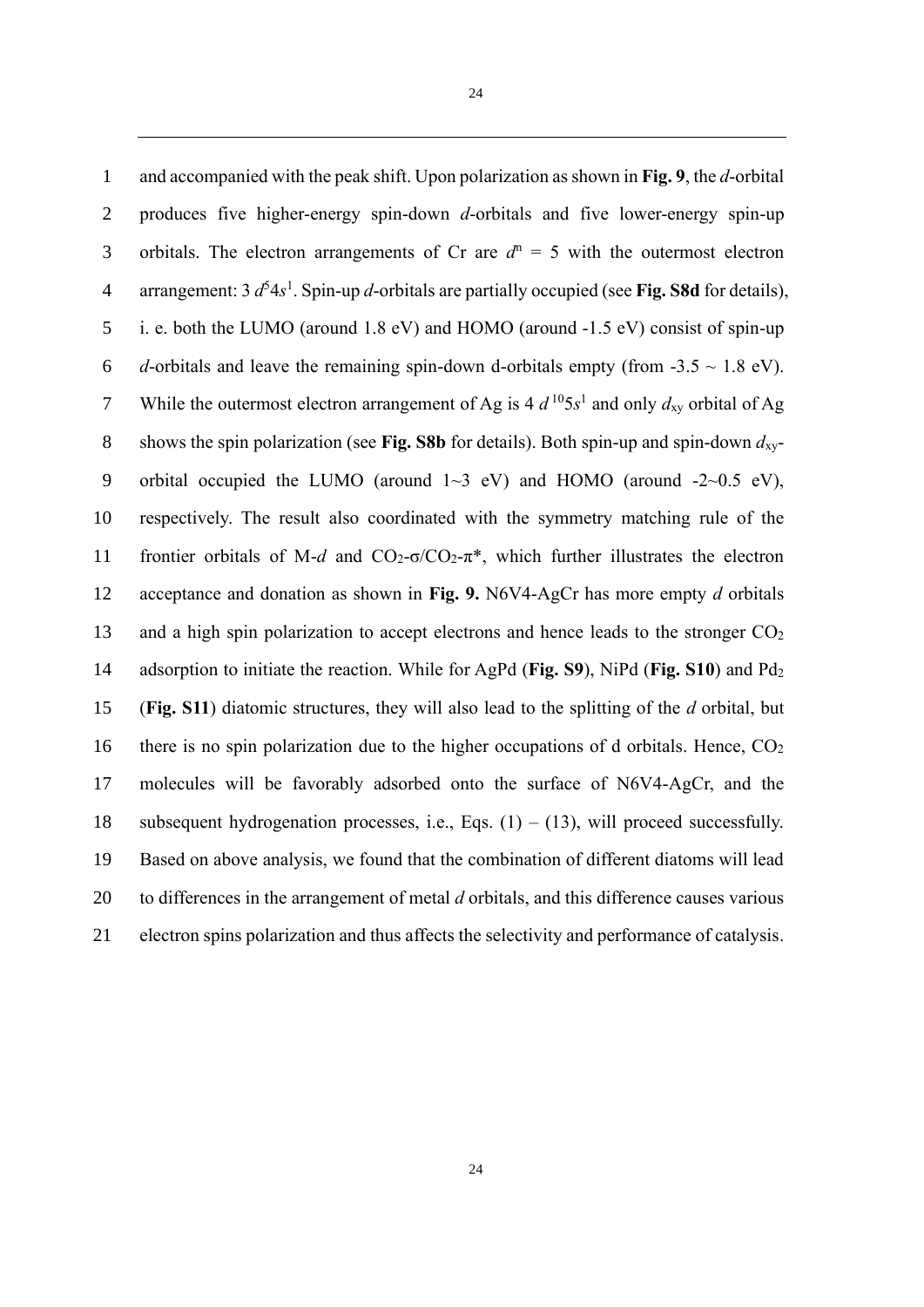

#### Cr 3d<sup>5</sup>4s<sup>1</sup> spin-splitting

## Ag 4d<sup>10</sup>5s<sup>1</sup> spin-splitting

 **Fig. 9.** Electronic configurations of spin-split d-orbitals for Cr and Ag to generate the empty spin-down higher-energy d-orbitals of Cr or the all fully spin-up and partially spin-down d- orbitals of Ag, respectively. The arrows along different directions represent electrons with 5 opposite spins. The  $CO<sub>2</sub>$  in the middle shows the relationship between the bonding state and the 6 anti-bonding state of  $CO<sub>2</sub>$  and the outermost electrons of the metal.

#### **4. Conclusions**

 In summary, we examined the potential of dual-metal atoms embedded into N-9 doped graphene, named,  $N6V4-M_2$  and  $N6V4-M1M_2$ , as efficient  $CO_2RR$  electrocatalysts via high-throughput first-principles screening. We systematically studied 36 systems. Our results indicated that half systems were first excluded as qualified candidates that meet the screening criteria of thermodynamic and electrochemical stabilities. Subsequently, only four systems were selected due to the significant deviations from linear scaling relations. Lastly, N6V4-AgCr was found to exhibit superior catalytic activity and selectivity toward CH<sup>4</sup> production with an extremely low overpotential of 0.55 V. Electronic structure analysis demonstrated that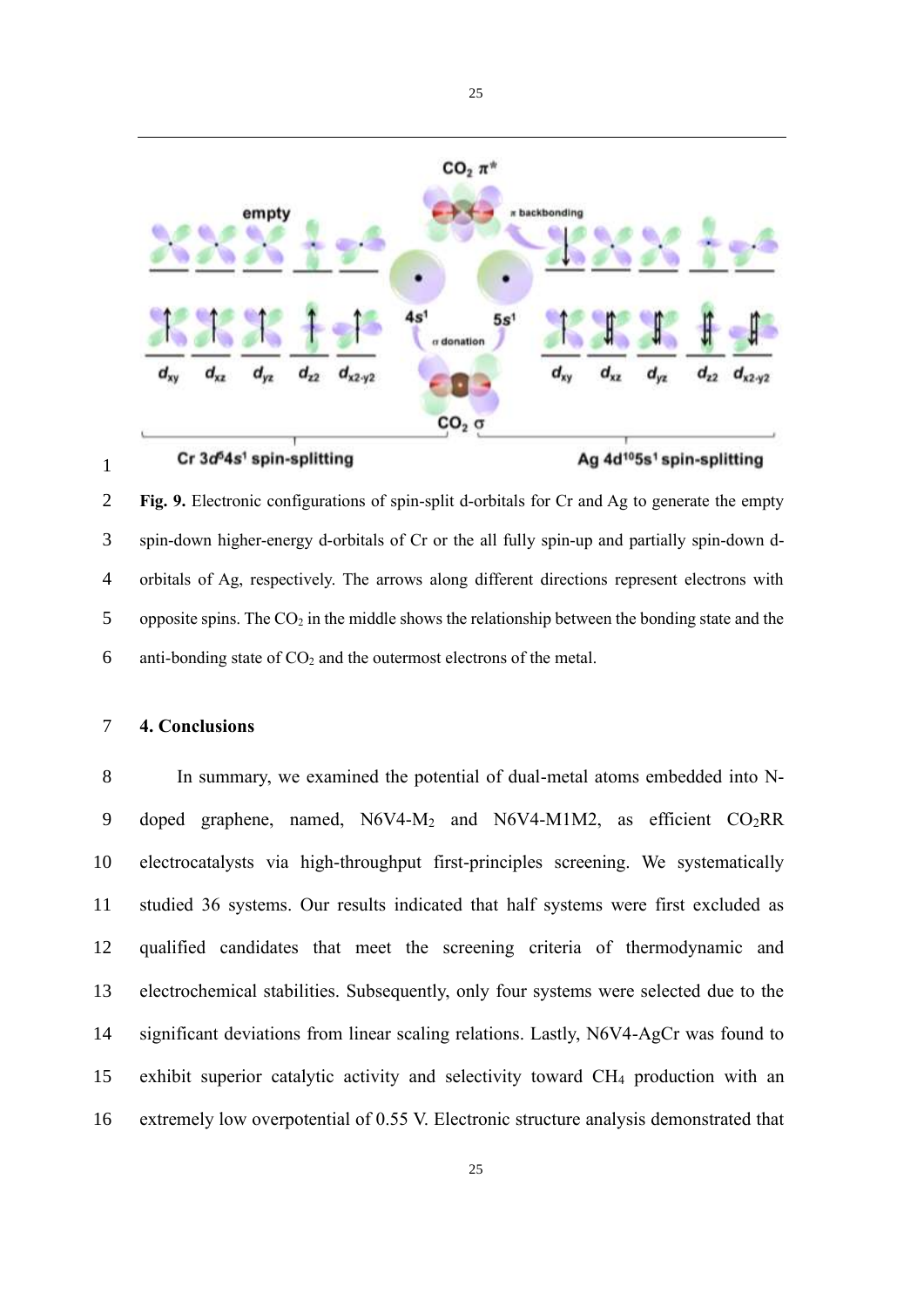the FLPs formed between the metal and the para-N leads to a difference in the spin polarization of the systems, affecting catalytic performance. Overall, this work provides a comprehensive understanding for screening and designing novel DMACs with the stability, activity, and selectivity. We believe this research will motivate additional 5 experimental and theoretical studies to further explore ideal catalysts for  $CO<sub>2</sub>$ electroreduction.

#### **Conflicts of interest**

There are no conflicts to declare.

## **Supporting Information**

 Additional computational details, representative pathways of each products, optimized structures of all systems, the value of formation energy and dissolution potential for all systems, and the density of states of four candidates

## **Acknowledgements**

 This work was funded by the Science and Technology Development Fund, Macau SAR (File no. 0191/2017/A3, 0041/2019/A1, 0046/2019/AFJ, 0021/2019/AIR), University of Macau (File no. MYRG2017-00216-FST and MYRG2018-00192-IAPME), the UEA funding, and Science and Technology Program of Guangzhou (2019050001); National Key Research and Development Program of China (2019YFE0198000). F. Chen acknowledges the Pearl River Talent Program (2019QN01L951). The DFT calculations were performed at High Performance Computing Cluster (HPCC) of Information and Communication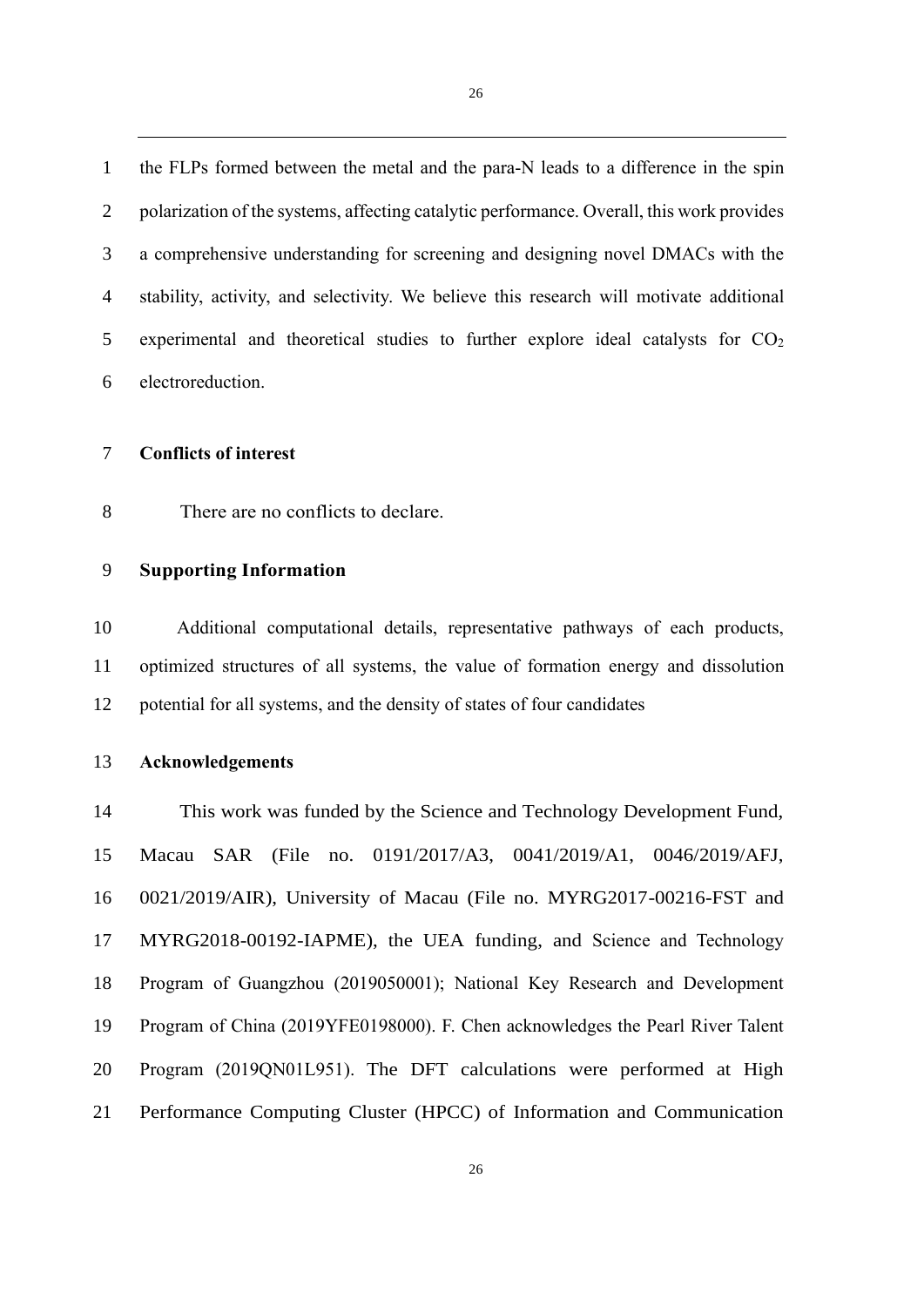Technology Office (ICTO) at University of Macau.

# **References**

| 3                   | 1. Liu, M.; Pang, Y.; Zhang, B.; De Luna, P.; Voznyy, O.; Xu, J.; Zheng, X.; Dinh,                                                               |
|---------------------|--------------------------------------------------------------------------------------------------------------------------------------------------|
| $\overline{4}$<br>5 | C. T.; Fan, F.; Cao, C., et al., Enhanced Electrocatalytic Co2 Reduction Via Field-<br>Induced Reagent Concentration. Nature 2016, 537, 382-386. |
| 6                   | 2. Voiry, D.; Shin, H. S.; Loh, K. P.; Chhowalla, M., Low-Dimensional Catalysts                                                                  |
| $\boldsymbol{7}$    | for Hydrogen Evolution and Co2 Reduction. Nat. Rev. Chem. 2018, 2.                                                                               |
| 8                   | 3. Sheng, W.; Kattel, S.; Yao, S.; Yan, B.; Liang, Z.; Hawxhurst, C. J.; Wu, Q.;                                                                 |
| 9                   | Chen, J. G., Electrochemical Reduction of Co2 to Synthesis Gas with Controlled Co/H-                                                             |
| 10                  | 2 Ratios. Energ. Environ. Sci. 2017, 10, 1180-1185.                                                                                              |
| 11                  | 4. Nielsen, D. U.; Hu, X.-M.; Daasbjerg, K.; Skrydstrup, T., Chemically and                                                                      |
| 12                  | Electrochemically Catalysed Conversion of Co2 to Co with Follow-up Utilization to                                                                |
| 13                  | Value-Added Chemicals. Nat. Catal. 2018, 1, 244-254.                                                                                             |
| 14                  | 5. Zheng, X.; Ji, Y.; Tang, J.; Wang, J.; Liu, B.; Steinruck, H.-G.; Lim, K.; Li, Y.;                                                            |
| 15                  | Toney, M. F.; Chan, K., et al., Theory-Guided Sn/Cu Alloying for Efficient Co2                                                                   |
| 16                  | Electroreduction at Low Overpotentials. Nat. Catal. 2019, 2, 55-61.                                                                              |
| 17                  | 6. Jiao, J. Q.; Lin, R.; Liu, S. J.; Cheong, W. C.; Zhang, C.; Chen, Z.; Pan, Y.;                                                                |
| 18                  | Tang, J. G.; Wu, K. L.; Hung, S. F., et al., Copper Atom-Pair Catalyst Anchored on                                                               |
| 19                  | Alloy Nanowires for Selective and Efficient Electrochemical Reduction of Co2. Nature                                                             |
| 20                  | Chemistry 2019, 11, 222-228.                                                                                                                     |
| 21                  | 7. Kuang, M.; Wang, Q. H.; Han, P.; Zheng, G. F., Cu, Co-Embedded N-Enriched                                                                     |
| 22                  | Mesoporous Carbon for Efficient Oxygen Reduction and Hydrogen Evolution                                                                          |
| 23                  | Reactions. Advanced Energy Materials 2017, 7.                                                                                                    |
| 24                  | 8. Wang, L. M.; Chen, W. L.; Zhang, D. D.; Du, Y. P.; Amal, R.; Qiao, S. Z.; Bf,                                                                 |
| 25                  | J. W.; Yin, Z. Y., Surface Strategies for Catalytic Co2 Reduction: From Two-                                                                     |
| 26                  | Dimensional Materials to Nanoclusters to Single Atoms. Chemical Society Reviews                                                                  |
| 27                  | 2019, 48, 5310-5349.                                                                                                                             |
|                     |                                                                                                                                                  |

 9. Fan, K.; Jia, Y. F.; Ji, Y. F.; Kuang, P. Y.; Zhu, B. C.; Liu, X. Y.; Yu, J. G., Curved Surface Boosts Electrochemical Co2 Reduction to Formate Via Bismuth Nanotubes in a Wide Potential Window. *Acs Catalysis* **2020**, *10*, 358-364.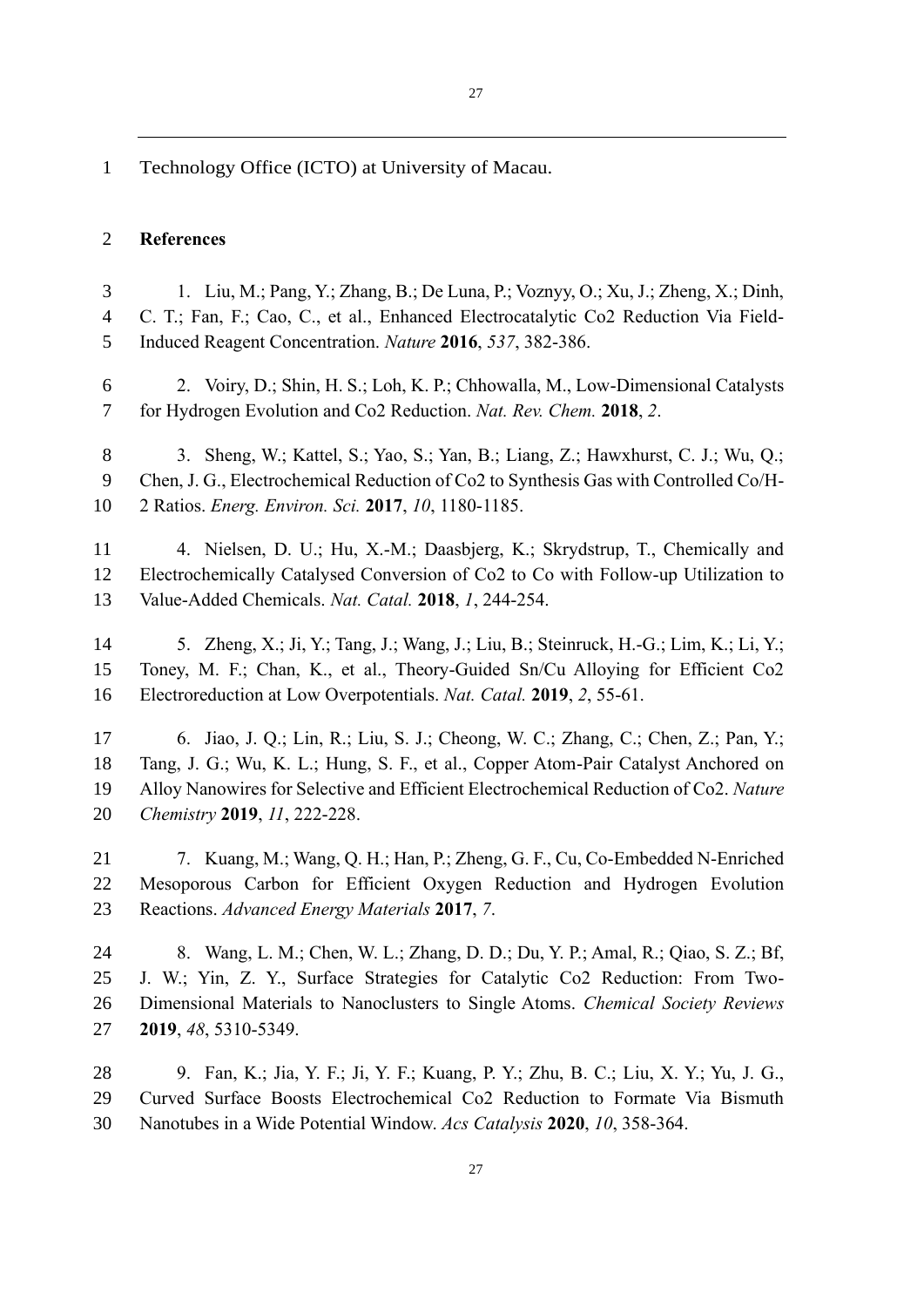10. Nitopi, S.; Bertheussen, E.; Scott, S. B.; Liu, X.; Engstfeld, A. K.; Horch, S.; Seger, B.; Stephens, I. E. L.; Chan, K.; Hahn, C., et al., Progress and Perspectives of Electrochemical Co2 Reduction on Copper in Aqueous Electrolyte. *Chem. Rev.* **2019**, *119*, 7610-7672.

- 11. Xu, S.; Carter, E. A., Theoretical Insights into Heterogeneous (Photo)Electrochemical Co2 Reduction. *Chem. Rev.* **2019**, *119*, 6631-6669.
- 12. Li, F.; Li, Y. C.; Wang, Z.; Li, J.; Nam, D.-H.; Lum, Y.; Luo, M.; Wang, X.; Ozden, A.; Hung, S.-F., et al., Cooperative Co2-to-Ethanol Conversion Via Enriched Intermediates at Molecule–Metal Catalyst Interfaces. *Nat. Catal.* **2019**, *3*, 75-82.

 13. Wang, W.; Qu, Z.; Song, L.; Fu, Q., Co2 Hydrogenation to Methanol over Cu/Ceo2 and Cu/Zro2 Catalysts: Tuning Methanol Selectivity Via Metal-Support Interaction. *J. Energy Chem.* **2020**, *40*, 22-30.

 14. Abild-Pedersen, F.; Greeley, J.; Studt, F.; Rossmeisl, J.; Munter, T. R.; Moses, P. G.; Skulason, E.; Bligaard, T.; Norskov, J. K., Scaling Properties of Adsorption Energies for Hydrogen-Containing Molecules on Transition-Metal Surfaces. *Phys. Rev. Lett.* **2007**, *99*, 016105.

 15. Calle-Vallejo, F.; Loffreda, D.; Koper, M. T. M.; Sautet, P., Introducing Structural Sensitivity into Adsorption-Energy Scaling Relations by Means of Coordination Numbers. *Nat. Chem.* **2015**, *7*, 403-410.

 16. Kuhl, K. P.; Cave, E. R.; Abram, D. N.; Jaramillo, T. F., New Insights into the Electrochemical Reduction of Carbon Dioxide on Metallic Copper Surfaces. *Energ. Environ.Sci.* **2012**, *5*, 7050-7059.

 17. Whipple, D. T.; Kenis, P. J. A., Prospects of Co2 Utilization Via Direct Heterogeneous Electrochemical Reduction. *J. Phys. Chem. Lett.* **2010**, *1*, 3451-3458.

 18. Ooka, H.; Figueiredo, M. C.; Koper, M. T. M., Competition between Hydrogen Evolution and Carbon Dioxide Reduction on Copper Electrodes in Mildly Acidic Media. *Langmuir* **2017**, *33*, 9307-9313.

 19. Li, L.; Li, B.; Guo, H.; Li, Y.; Sun, C.; Tian, Z.; Chen, L., Synergistic Effects of Heteroatom-Decorated Mxene Catalysts for Co Reduction Reactions. *Nanoscale*  **2020**, *12*, 15880-15887.

20. Li, L.; Wang, X.; Guo, H.; Yao, G.; Yu, H.; Tian, Z.; Li, B.; Chen, L.,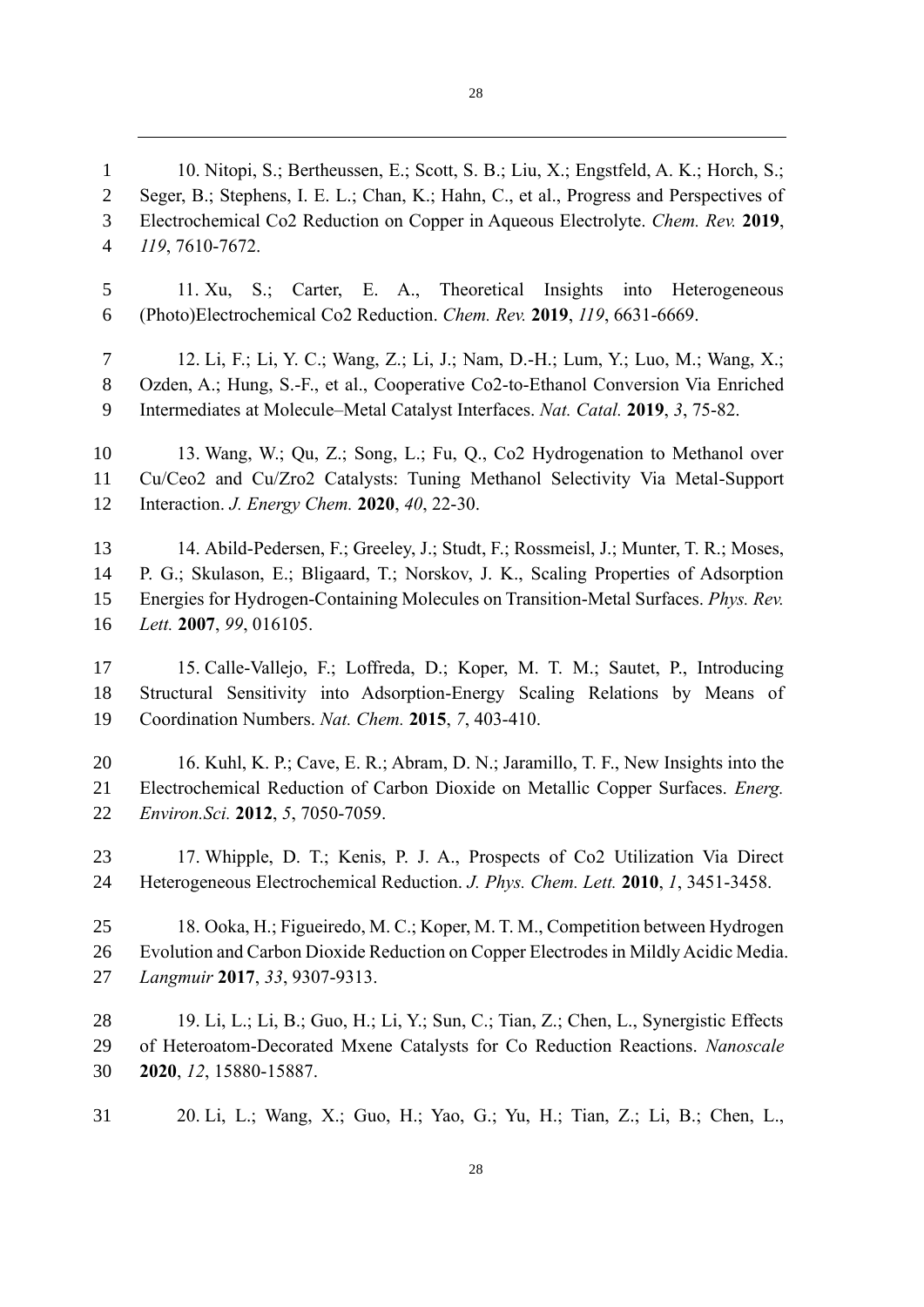Theoretical Screening of Single Transition Metal Atoms Embedded in Mxene Defects as Superior Electrocatalyst of Nitrogen Reduction Reaction. *Small Methods* **2019**, *1900337*, 1-7.

 21. Liu, L.; Corma, A., Metal Catalysts for Heterogeneous Catalysis: From Single Atoms to Nanoclusters and Nanoparticles. *Chem. Rev.* **2018**, *118*, 4981-5079.

 22. Liu, J.-C.; Xiao, H.; Li, J., Constructing High-Loading Single-Atom/Cluster Catalysts Via an Electrochemical Potential Window Strategy. *J. Amer. Chem. Soc.* **2020**, *142*, 3375-3383.

 23. Yang, X.-F.; Wang, A.; Qiao, B.; Li, J.; Liu, J.; Zhang, T., Single-Atom Catalysts: A New Frontier in Heterogeneous Catalysis. *Acc. Chem. Res.* **2013**, *46*, 1740- 1748.

 24. Zhong, M.; Tran, K.; Min, Y.; Wang, C.; Wang, Z.; Dinh, C. T.; De Luna, P.; Yu, Z.; Rasouli, A. S.; Brodersen, P., et al., Accelerated Discovery of Co2 Electrocatalysts Using Active Machine Learning. *Nature* **2020**, *581*, 178-183.

 25. Huang, Q.; Liu, H.; An, W.; Wang, Y.; Feng, Y.; Men, Y., Synergy of a Metallic Nico Dimer Anchored on a C2n–Graphene Matrix Promotes the Electrochemical Co2 Reduction Reaction. *ACS Sustain. Chem. Eng.* **2019**, *7*, 19113-19121.

 26. Ouyang, Y.; Shi, L.; Bai, X.; Li, Q.; Wang, J., Breaking Scaling Relations for Efficient Co2 Electrochemical Reduction through Dual-Atom Catalysts. *Chem. Sci.*  **2020**, *11*, 1807-1813.

 27. Li, R.; Wei, Z.; Gou, X., Nitrogen and Phosphorus Dual-Doped Graphene/Carbon Nanosheets as Bifunctional Electrocatalysts for Oxygen Reduction and Evolution. *Acs Catalysis* **2015**, *5*, 4133-4142.

- 28. Li, Z.; He, H.; Cao, H.; Sun, S.; Diao, W.; Gao, D.; Lu, P.; Zhang, S.; Guo, Z.; Li, M., et al., Atomic Co/Ni Dual Sites and Co/Ni Alloy Nanoparticles in N-Doped Porous Janus-Like Carbon Frameworks for Bifunctional Oxygen Electrocatalysis. *Appl. Catal. B-Environ.* **2019**, *240*, 112-121.
- 29. Zheng, Y.; Jiao, Y.; Zhu, Y.; Cai, Q.; Vasileff, A.; Li, L. H.; Han, Y.; Chen, Y.; Qiao, S. Z., Molecule-Level G-C3n4 Coordinated Transition Metals as a New Class of Electrocatalysts for Oxygen Electrode Reactions. *J. Amer. Chem. Soc.* **2017**, *139*, 3336- 3339.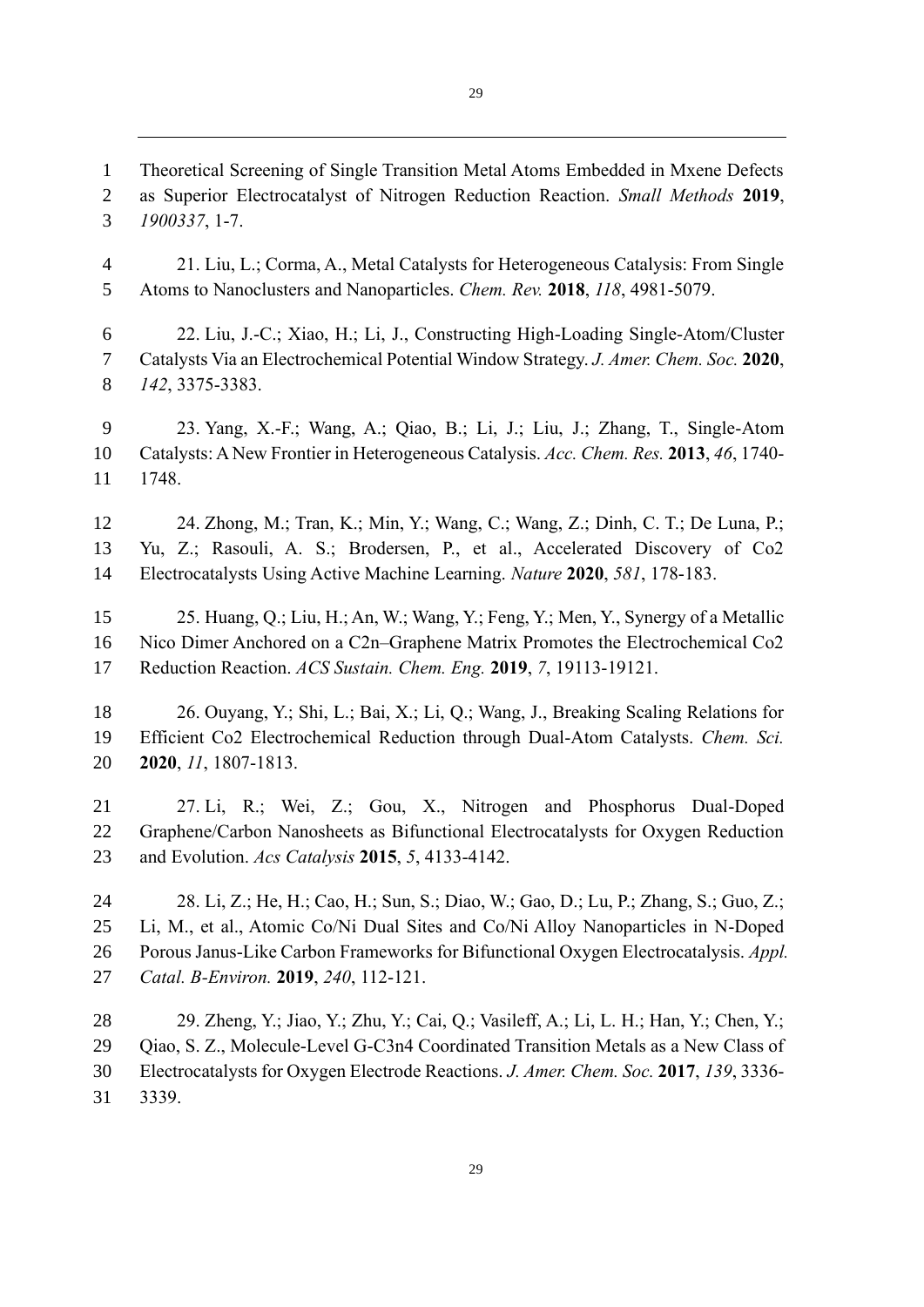| $\mathbf{1}$   | 30. Wang, J.; Gan, L.; Zhang, W.; Peng, Y.; Yu, H.; Yan, Q.; Xia, X.; Wang, X., In      |
|----------------|-----------------------------------------------------------------------------------------|
| $\overline{2}$ | Situ Formation of Molecular Ni-Fe Active Sites on Heteroatom-Doped Graphene as a        |
| 3              | Heterogeneous Electrocatalyst toward Oxygen Evolution. Sci. Adv. 2018, 4, 1-8.          |
| $\overline{4}$ | 31. Jia, C.; Ren, W.; Chen, X.; Yang, W.; Zhao, C., (N, B) Dual Heteroatom-Doped        |
| 5              | Hierarchical Porous Carbon Framework for Efficient Electroreduction of Carbon           |
| 6              | Dioxide. ACS Sustain. Chem. Eng. 2020, 8, 6003-6010.                                    |
| $\tau$         | 32. Li, Y.; Chen, C.; Cao, R.; Pan, Z.; He, H.; Zhou, K., Dual-Atom Ag-                 |
| 8              | 2/Graphene Catalyst for Efficient Electroreduction of Co2 to Co. Appl. Catal. B-        |
| 9              | <i>Environ.</i> 2020, 268, 1-10.                                                        |
| 10             | 33. Zhao, J.; Zhao, J.; Li, F.; Chen, Z., Copper Dimer Supported on a C2n Layer         |
| 11             | as an Efficient Electrocatalyst for Co2 Reduction Reaction: A Computational Study. J.   |
| 12             | Phys. Chem. C 2018, 122, 19712-19721.                                                   |
| 13             | 34. Luo, G.; Jing, Y.; Li, Y., Rational Design of Dual-Metal-Site Catalysts for         |
| 14             | Electroreduction of Carbon Dioxide. J. Mater. Chem. A 2020.                             |
| 15             | 35. Li, H.; Zhao, Z.; Cai, Q.; Yin, L.; Zhao, J., Nitrogen Electroreduction             |
| 16             | Performance of Transition Metal Dimers Embedded into N-Doped Graphene: A                |
| 17             | Theoretical Prediction. J. Mater. Chem. A 2020, 8, 4533-4543.                           |
| 18             | 36. Guo, X.; Gu, J.; Lin, S.; Zhang, S.; Chen, Z.; Huang, S., Tackling the Activity     |
| 19             | and Selectivity Challenges of Electrocatalysts toward the Nitrogen Reduction Reaction   |
| 20             | Via Atomically Dispersed Biatom Catalysts. J. Amer. Chem. Soc. 2020, 142, 5709-5721.    |
| 21             | 37. Zhang, X.; Chen, A.; Zhang, Z.; Zhou, Z., Double-Atom Catalysts: Transition         |
| 22             | Metal Dimer-Anchored C2n Monolayers as N2 Fixation Electrocatalysts. J. Mater.          |
| 23             | Chem. A 2018, 6, 18599-18604.                                                           |
| 24             | 38. He, Z.; He, K.; Robertson, A. W.; Kirkland, A. I.; Kim, D.; Ihm, J.; Yoon, E.;      |
| 25             | Lee, G.-D.; Warner, J. H., Atomic Structure and Dynamics of Metal Dopant Pairs in       |
| 26             | Graphene. Nano Lett. 2014, 14, 3766-3772.                                               |
| 27             | 39. Wang, J.; Huang, Z.; Liu, W.; Chang, C.; Tang, H.; Li, Z.; Chen, W.; Jia, C.;       |
| 28             | Yao, T.; Wei, S., et al., Design of N-Coordinated Dual-Metal Sites: A Stable and Active |
| 29             | Pt-Free Catalyst for Acidic Oxygen Reduction Reaction. J. Amer. Chem. Soc. 2017, 139,   |
| 30             | 17281-17284.                                                                            |
| 31             | 40. Wang, Q.; Ji, Y.; Lei, Y.; Wang, Y.; Wang, Y.; Li, Y.; Wang, S., Pyridinic-N-       |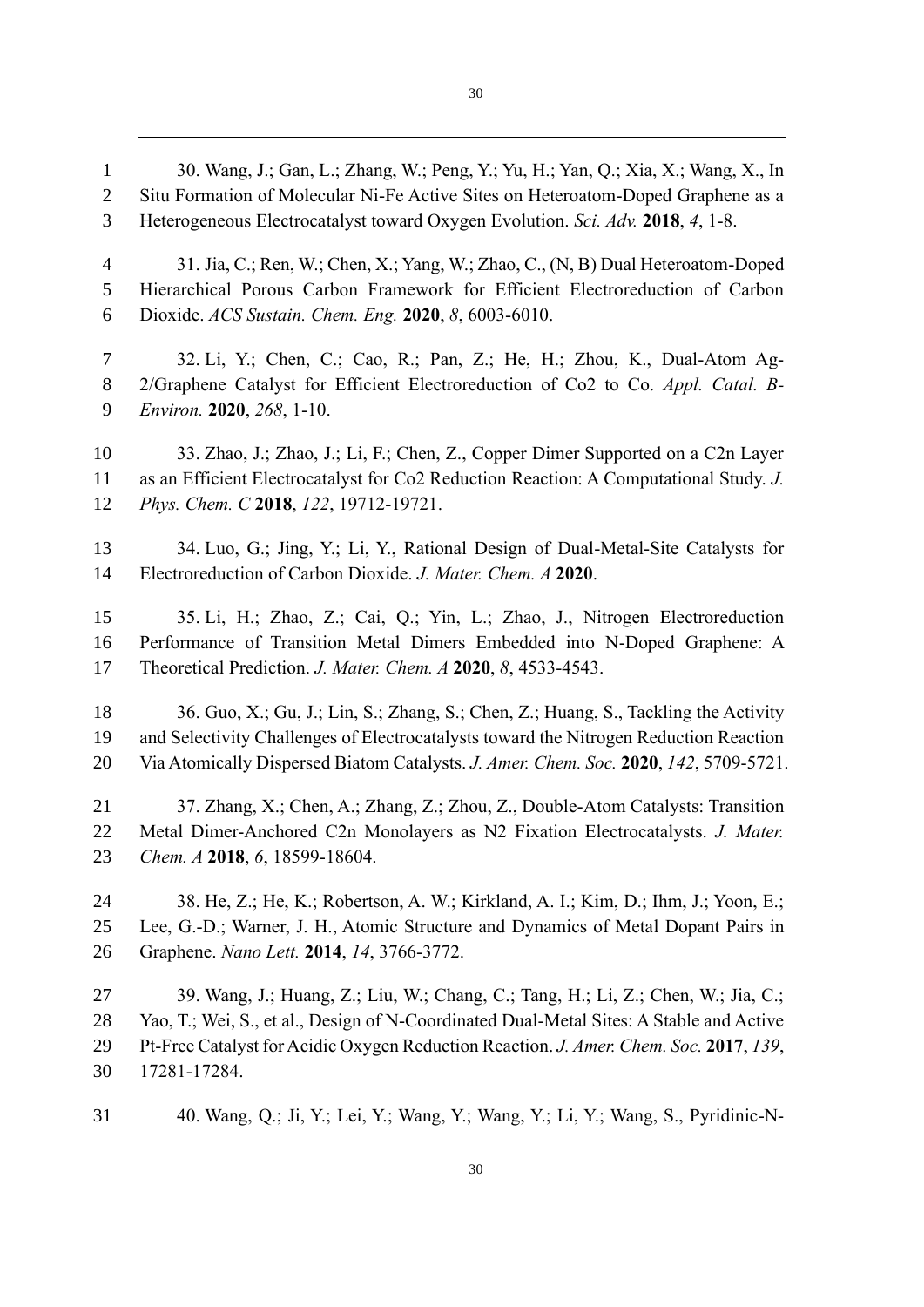Dominated Doped Defective Graphene as a Superior Oxygen Electrocatalyst for Ultrahigh-Energy-Density Zn-Air Batteries. *ACS Energy Lett.* **2018**, *3*, 1183-1191. 41. Wang, Y.; Han, P.; Lv, X.; Zhang, L.; Zheng, G., Defect and Interface Engineering for Aqueous Electrocatalytic Co2 Reduction. *Joule* **2018**, *2*, 2551-2582. 42. Ye, W.; Chen, S.; Lin, Y.; Yang, L.; Chen, S.; Zheng, X.; Qi, Z.; Wang, C.; Long, R.; Chen, M., et al., Precisely Tuning the Number of Fe Atoms in Clusters on N- Doped Carbon toward Acidic Oxygen Reduction Reaction. *Chem* **2019**, *5*, 2865-2878. 43. Zhou, P.; Hou, X.; Chao, Y.; Yang, W.; Zhang, W.; Mu, Z.; Lai, J.; Lv, F.; Yang, K.; Liu, Y., et al., Synergetic Interaction between Neighboring Platinum and Ruthenium Monomers Boosts Co Oxidation. *Chem. Sci.* **2019**, *10*, 5898-5905. 44. Ren, W.; Tan, X.; Yang, W.; Jia, C.; Xu, S.; Wang, K.; Smith, S. C.; Zhao, C., Isolated Diatomic Ni-Fe Metal-Nitrogen Sites for Synergistic Electroreduction of Co2. *Angew Chem. Int. Ed. Engl.* **2019**, *58*, 6972-6976. 45. Grimme, S., Semiempirical Gga-Type Density Functional Constructed with a Long-Range Dispersion Correction. *J. Comput. Chem. Mater.* **2006**, *27*, 1787-1799. 46. Kresse, G.; Furthmuller, J., Efficient Iterative Schemes for Ab Initio Total- Energy Calculations Using a Plane-Wave Basis Set. *Phys. Rev. B* **1996**, *54*, 11169- 11186. 47. Perdew, J. P.; Burke, K.; Ernzerhof, M., Generalized Gradient Approximation Made Simple. *Phys. Rev. Lett.* **1996**, *77*, 3865-3868. 48. Perdew, J. P.; Wang, Y., Pair-Distribution Function and Its Coupling-Constant Average for the Spin-Polarized Electron Gas. *Phys. Rev. B: Condens. Matter.* **1992**, *46*, 12947-12954. 49. Blochl, P. E., Projector Augmented-Ware Method. *Phys. Rev. B* **1994**, *50*, 27- 30. 50. J, H.; Monkhorst; D.Pack, J., Special Points for Brillouin-Zone Integratiionns. *Phys. Rev. B* **1976**, *13*, 5188-5192. 51. Grimme, S.; Antony, J.; Ehrlich, S.; Krieg, H., A Consistent and Accurate Ab Initio Parametrization of Density Functional Dispersion Correction (Dft-D) for the 94 Elements H-Pu. *J. Chem. Phys.* **2010**, *132*, 1-19.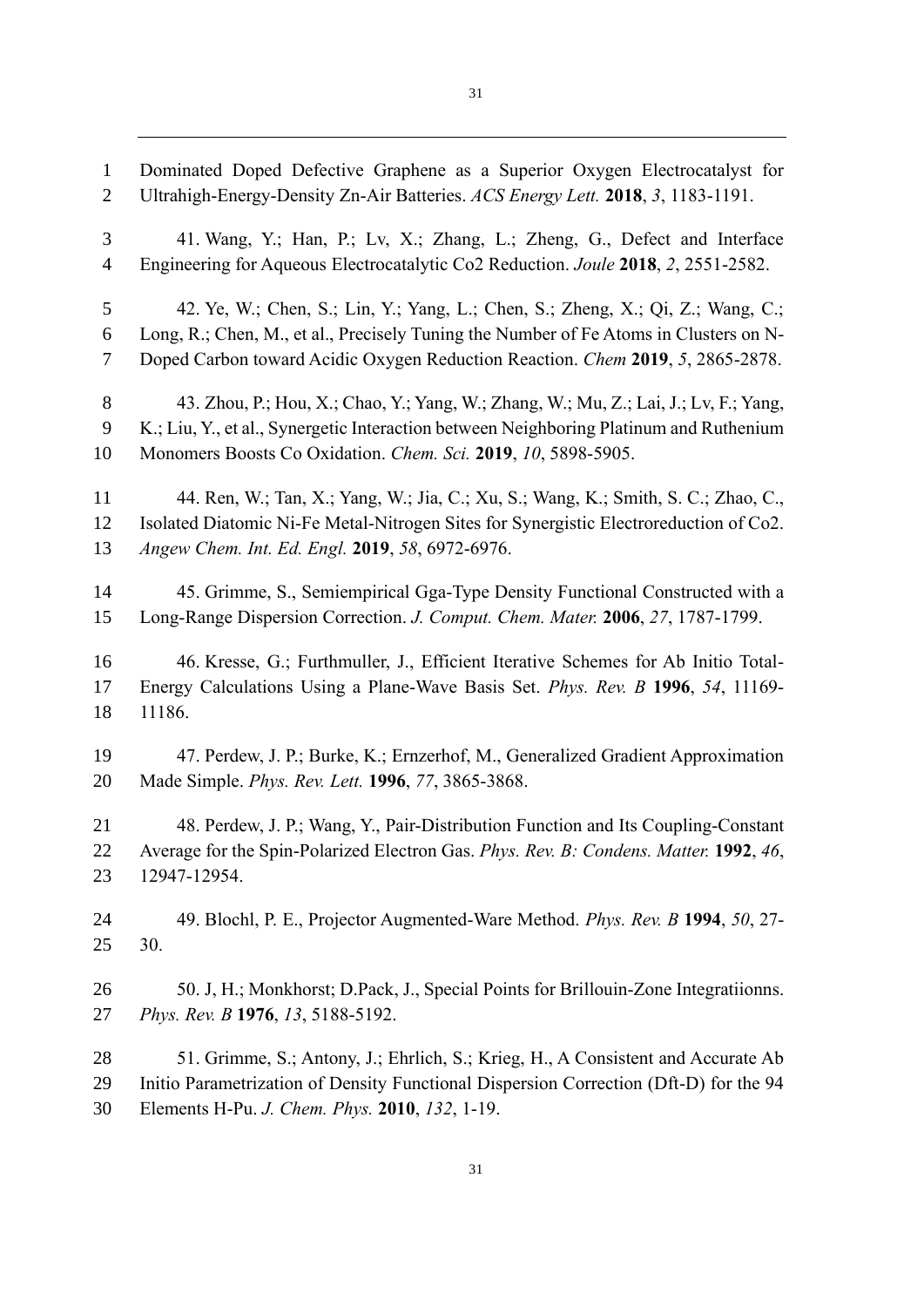52. Grimme, S.; Ehrlich, S.; Goerigk, L., Effect of the Damping Function in Dispersion Corrected Density Functional Theory. *J. Comput. Chem.* **2011**, *32*, 1456- 1465.

 53. Li, Q.-K.; Li, X.-F.; Zhang, G.; Jiang, J., Cooperative Spin Transition of Monodispersed Fen3 Sites within Graphene Induced by Co Adsorption. *J. Amer. Chem. Soc.* **2018**, *140*, 15149-15152.

 54. Greeley, J.; Norskov, J. K., Electrochemical Dissolution of Surface Alloys in Acids: Thermodynamic Trends from First-Principles Calculations. *Electrochimica Acta*  **2007**, *52*, 5829-5836.

 55. Shi, C.; Hansen, H. A.; Lausche, A. C.; Norskov, J. K., Trends in Electrochemical Co2 Reduction Activity for Open and Close-Packed Metal Surfaces. *Physical Chemistry Chemical Physics* **2014**, *16*, 4720-4727.

 56. Hansen, H. A.; Varley, J. B.; Peterson, A. A.; Norskov, J. K., Understanding Trends in the Electrocatalytic Activity of Metals and Enzymes for Co2 Reduction to Co. *J. Phys. Chem. Lett.* **2013**, *4*, 388-392.

 57. Li, Y.; Sun, Q., Recent Advances in Breaking Scaling Relations for Effective Electrochemical Conversion of Co2. *Advanced Energy Materials* **2016**, *6*.

 58. Liu, L.; Lukose, B.; Ensing, B., A Free Energy Landscape of Co2 Capture by Frustrated Lewis Pairs. *ACS Catalysis* **2018**, *8*, 3376-3381.

 59. Zhang, S.; Huang, Z. Q.; Ma, Y.; Gao, W.; Li, J.; Cao, F.; Li, L.; Chang, C. R.; Qu, Y., Solid Frustrated-Lewis-Pair Catalysts Constructed by Regulations on Surface Defects of Porous Nanorods of Ceo2. *Nat Commun* **2017**, *8*, 15266.

 60. Chen, S.; Yuan, H.; Morozov, S. I.; Ge, L.; Li, L.; Xu, L.; Goddard, W. A., Design of a Graphene Nitrene Two-Dimensional Catalyst Heterostructure Providing a Well-Defined Site Accommodating One to Three Metals, with Application to Co2 Reduction Electrocatalysis for the Two-Metal Case. *J. Phys. Chem. Lett.* **2020**, *11*, 2541-2549.

 61. Wang, S.; Li, B.; Li, L.; Tian, Z.; Zhang, Q.; Chen, L.; Zeng, X. C., Highly Efficient N-2 Fixation Catalysts: Transition-Metal Carbides M2c (Mxenes). *Nanoscale*  **2020**, *12*, 538-547.

62. Niu, H.; Wang, X.; Shao, C.; Zhang, Z.; Guo, Y., Computational Screening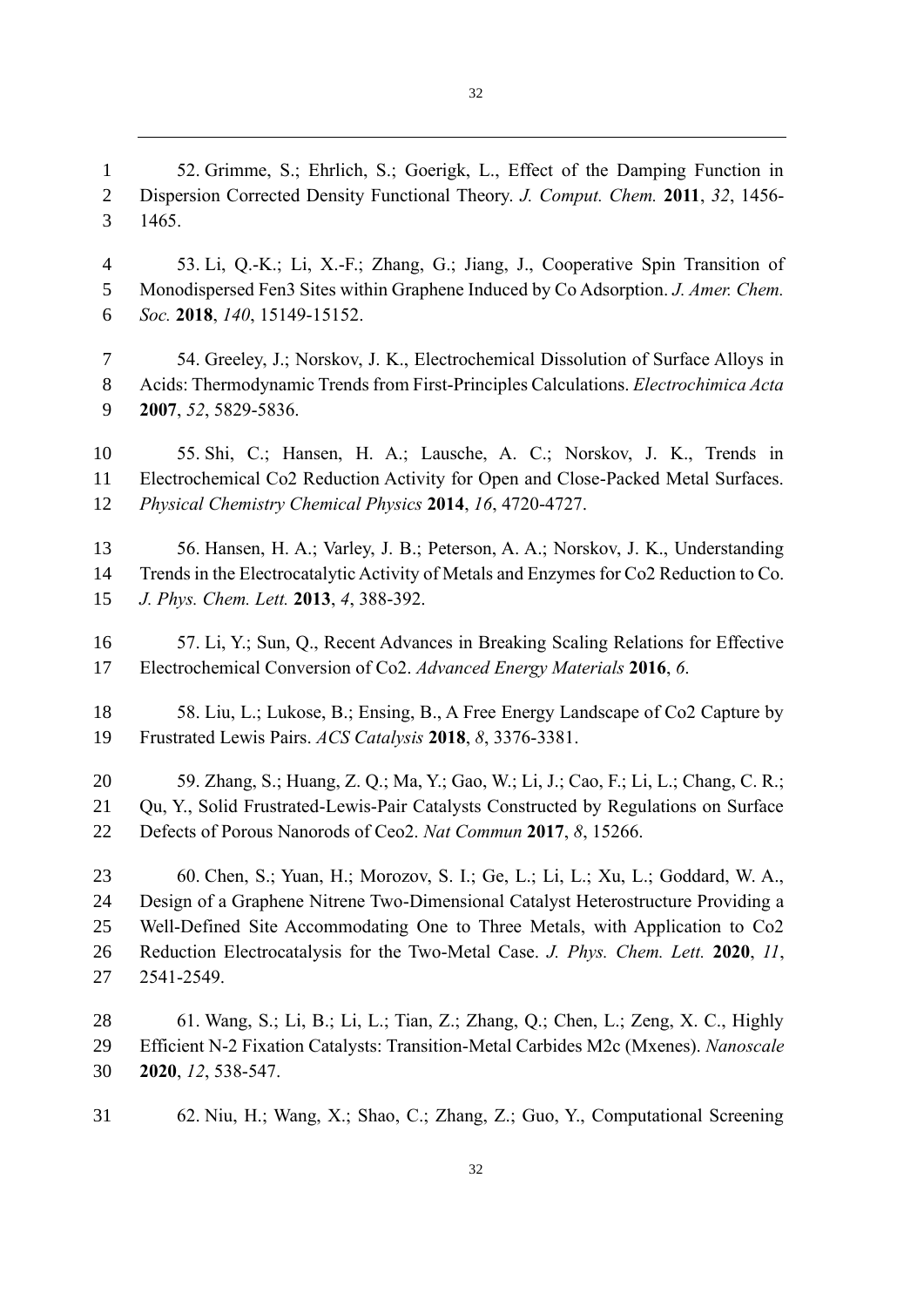Single-Atom Catalysts Supported on G-Cn for N2 Reduction: High Activity and Selectivity. *ACS Sustain.Chem. Engin.* **2020**, *8*, 13749-13758. 63. Chen, S.; Wang, H.; Kang, Z.; Jin, S.; Zhang, X.; Zheng, X.; Qi, Z.; Zhu, J.; Pan, B.; Xie, Y., Oxygen Vacancy Associated Single-Electron Transfer for Photofixation of Co2 to Long-Chain Chemicals. *Nat Commun* **2019**, *10*, 788. 64. Kong, Y.; Liu, D.; Ai, H.; Lo, K. H.; Wang, S.; Pan, H., Theoretical Screening of Single Atoms Supported on Two-Dimensional Nb2cn2 for Nitrogen Fixation. *ACS Applied Nano Materials* **2020**, *3*, 11274-11281.